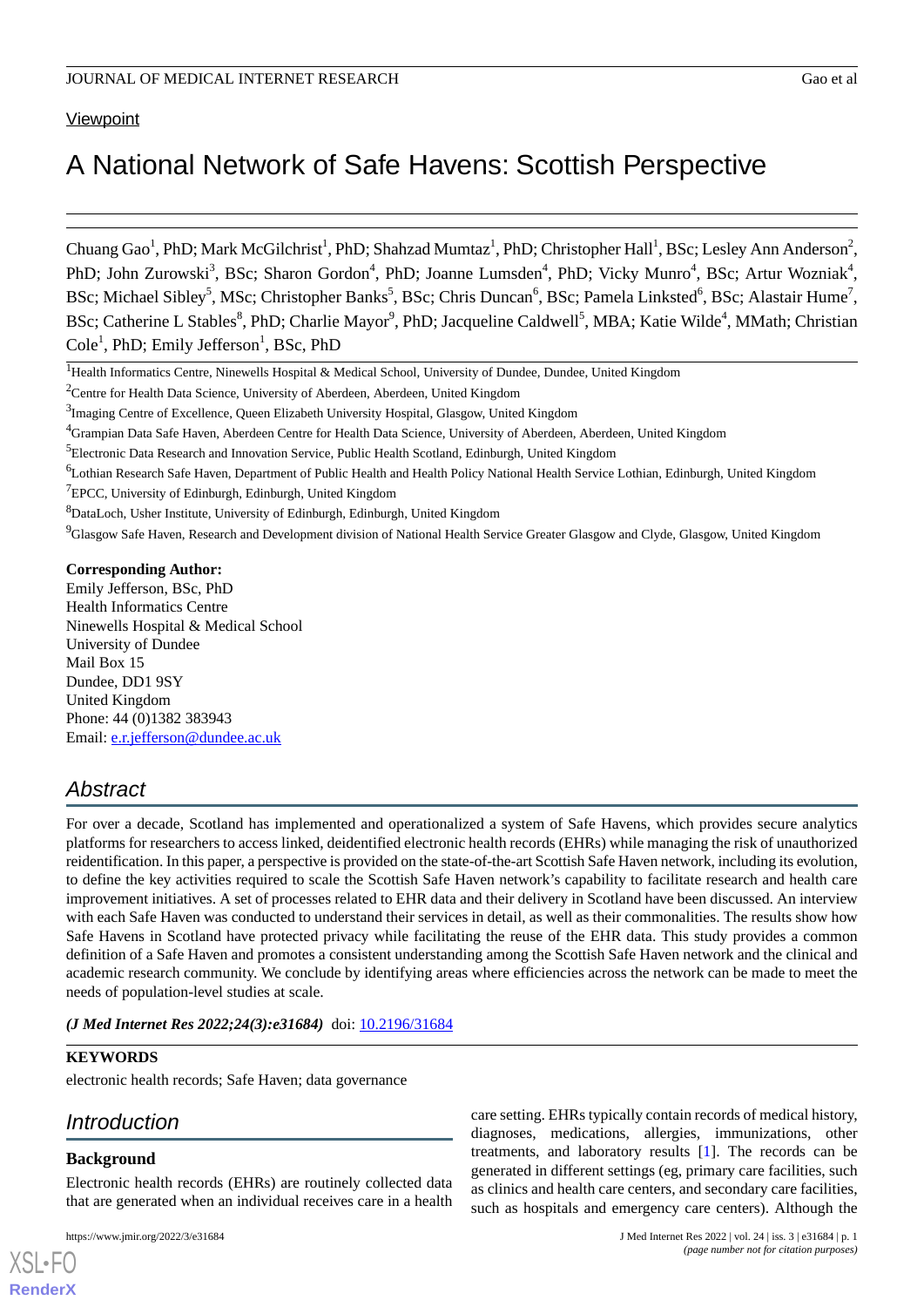primary purpose of EHRs is to improve the direct care of patients, they also have some other purposes that are termed *secondary use* or *reuse* [\[2](#page-12-1)]. Using EHR data in research is one such type of secondary use [\[3](#page-12-2),[4\]](#page-12-3).

Safe Havens are secure environments that have been widely used to support access to EHRs for research while protecting patient identity and privacy [\[5](#page-12-4),[6\]](#page-12-5). The 4 Safe Havens collaborating as part of the UK-wide Farr Institute were described by Lea et al [[5\]](#page-12-4) and were found to have different processes, controls, and environments. In Scotland, a network of 5 Safe Havens has been established to support EHR reuse and, over the past decade, has enabled researchers to access data at scale  $[6]$  $[6]$ .

The Scottish network of Safe Havens has been highly successful in supporting research. Over the past 5 years, the network has supported >1000 research studies. There are a small number of research and innovation projects (eg, the Industrial Center for Artificial Intelligence Research in Digital diagnostics [[7\]](#page-12-6) and Research Data Scotland [[8\]](#page-12-7)) that are collaborations across Safe Havens. However, most research projects are delivered by a single Safe Haven. Each Safe Haven maintains and controls access to EHR data collected from their geographically local regions and therefore has detailed knowledge of these data sets. The exception in Scotland is the national Safe Haven (electronic Data Research and Innovation Service [eDRIS]), which holds national-level data sets. Researchers generally only access either the breadth of the nationally held data, with high cohort coverage, which are collected at a Scottish level, or the depth of the local clinical data, which has more detailed information about persons or entities from the regional Safe Havens.

Representatives from each Safe Haven within the network meet regularly and are supported and chaired by the Scottish government's Chief Scientist Office. The Safe Havens collaborate to develop and share best practices. The network is primarily funded on a cost-recovery basis by charging researchers for services, with some Safe Havens also receiving

some core support from the National Health Service (NHS) Scotland Research and Development funds.

This study provides an analysis of the infrastructure, operations, and features of each Safe Haven and assesses how these affect the interoperability and technical options to support multi–Safe Haven projects. We present how Safe Havens in Scotland have protected privacy and facilitated the reuse of the EHR data.

# **What Is a Safe Haven?**

# *Overview*

Safe Havens have evolved as a set of processes for supporting researchers accessing sensitive data in a streamlined and secure way while maintaining patient confidentiality [\[5](#page-12-4),[9,](#page-12-8)[10\]](#page-12-9). The term *SafeHaven* is widely used but can have different meanings to different people and in different contexts. Barton et al [\[11](#page-12-10)] described, in detail, the origins and evolution of the term. A Safe Haven was defined as follows:

*A repository in which useful but potentially sensitive data may be kept securely under governance and informatics systems that are fit-for-purpose and appropriately tailored to the nature of the data being maintained, and may be accessed and utilised by legitimate users undertaking work and research contributing to biomedicine, health and/or to the ongoing development of healthcare systems.*

Concerning health data, other Safe Havens or similar infrastructures [\[5](#page-12-4)[,11](#page-12-10)] exist nationally [[12-](#page-12-11)[14\]](#page-12-12) and internationally [[15](#page-12-13)[-17](#page-12-14)]. Kavianpour et al [\[18](#page-12-15)] provided a review of trusted research environments based on the interviews of 20 UK national and international Safe Havens. This paper provides a perspective on Safe Havens in Scotland and is based upon the direct experiences of the authors.

[Figure 1](#page-2-0) provides a model of how Scottish Safe Havens are structured. We have identified that Scottish Safe Havens mainly offer services that are described in the following sections.

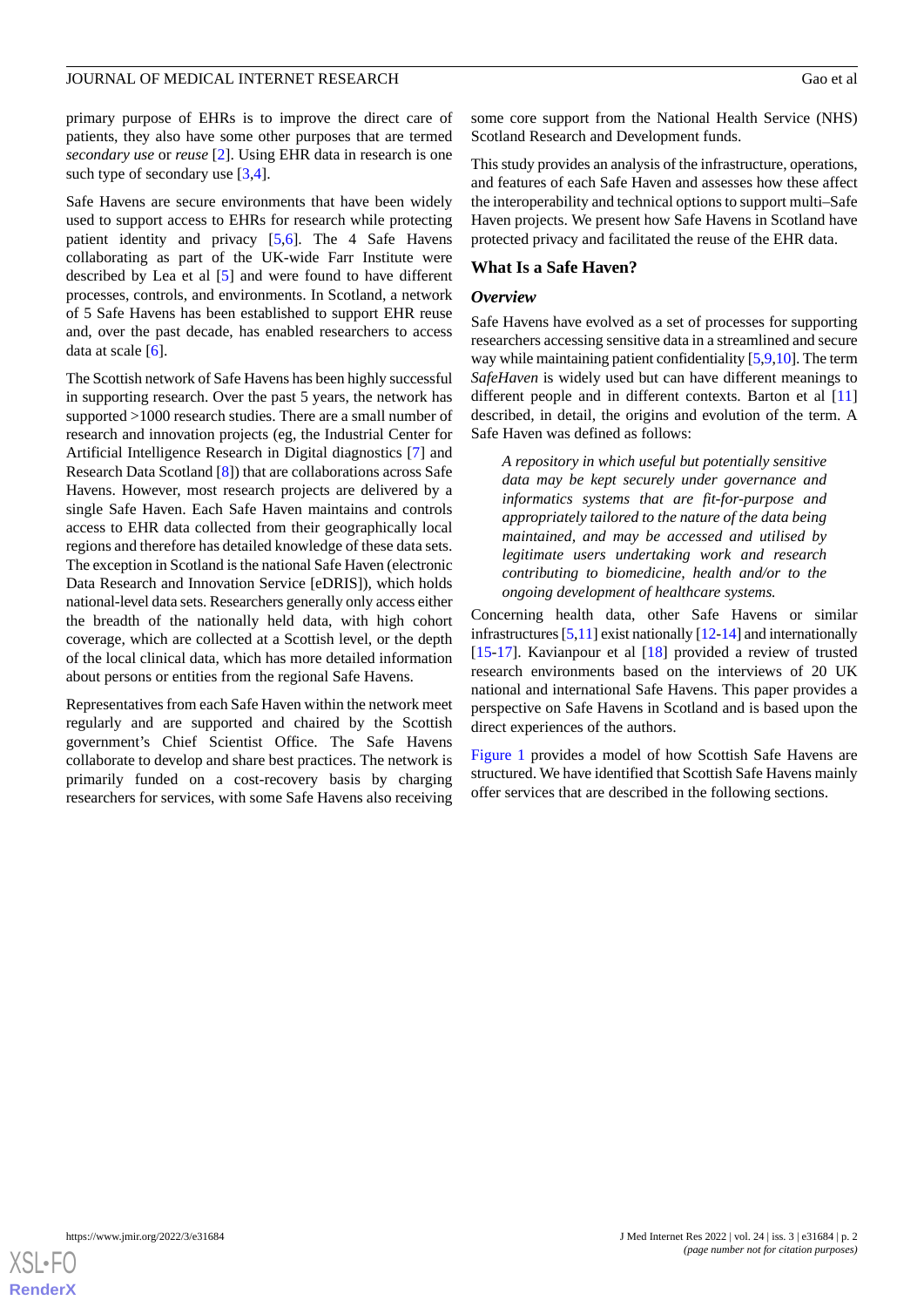#### JOURNAL OF MEDICAL INTERNET RESEARCH Gao et al

<span id="page-2-0"></span>**Figure 1.** Model of Scottish Safe Havens. Researchers have access to the Safe Haven application process after data governance approvals. Safe Haven staff link and deidentify data and make them available in the analytic platform for researchers to analyze. ETL: extract, transform, and load.



# *A Data Processor and Data Repository Management*

This involves the secure handling and linking of data from multiple sources and possible hosting or managing of longitudinal data (detailed information about persons or entities, such as conditions, hospital admissions, and prescription data). Scottish Safe Havens can also provide the function of a *trusted third party* [\[6](#page-12-5),[19\]](#page-12-16). They can support the linkage of identifiable information where the roles of *indexer* and *linker* (see detailed definition in *Data Linkage* section) are separated so that no single organization or individual has visibility of another organization's identifiable data linked to their descriptive data [[20](#page-12-17)[,21](#page-12-18)]. Safe Havens function as data processors [\[6](#page-12-5)] for any given data set and agree on terms with each data controller (Safe Havens can also be the data controller) to ensure that activities are centrally logged, monitored, and audited [\[6](#page-12-5)].

# *Analytical Platform*

An analytical platform is a highly secure, high-performance computing environment that enables researchers to securely analyze data without the row-level deidentified data leaving the environment (only aggregate level results can be exported). Strict governance and controls are implemented to ensure data security in the analytical platform.

# *Research Support*

The Safe Haven coordinators provide support to researchers navigating the data requirements and permissions landscape and provide a review mechanism to share the lessons from one project to the next. Some Scottish Safe Havens provide support for analysis. Internal Safe Haven data scientists can help the research group with statistical analysis.

The term *Safe Haven* is defined here as the overarching service that combines the previously mentioned services: a data processor and data repository, an analytics platform, and research support.

[XSL](http://www.w3.org/Style/XSL)•FO **[RenderX](http://www.renderx.com/)**

The Scottish Safe Havens follow the *five safes* principles of a trusted research environment—safe people, safe project, safe setting, safe data, and safe output [\[14](#page-12-12)]—as described within the Health Data Research United Kingdom green paper [\[14](#page-12-12)].

#### **Scottish Federated Network of Safe Havens**

The network of 5 Safe Havens operating in Scotland is accredited by the Scottish government and each Safe Haven adheres to the Scottish Safe Haven Charter [[6\]](#page-12-5). Each offers the 3 services, which are described in the *What is a Safe Haven*? section, with different data access procedures (subject to the necessary local governance approvals), applied to different data sources and with different standard operating procedures.

There are 4 regional Safe Havens and 1 national Safe Haven. There is a regional Safe Haven for each research and development node of the NHS supported by the Scottish government's Chief Scientist Office [\[22](#page-12-19)]. They are provisioned by partnerships between the NHS boards within each research and development node and with a leading university from the region. Whether the primary contact organization for a Safe Haven is an NHS board or a university differs between regional Safe Havens ([Table 1\)](#page-3-0). eDRIS [[23\]](#page-12-20), part of Public Health Scotland (PHS) [\[24](#page-12-21)], commissions the Edinburgh Parallel Computing Centre (EPCC) [[25\]](#page-12-22), University of Edinburgh, to provide the national Safe Haven. Grampian Data Safe Haven (DaSH) [[26\]](#page-12-23), a collaboration between the University of Aberdeen and NHS Grampian, is the Safe Haven for the Grampian region encompassing Aberdeen City, Aberdeenshire, and Moray. The Health Informatics Center (HIC) [\[27](#page-12-24)] at the University of Dundee covers the Tayside and Fife regions. The Glasgow [[28\]](#page-12-25) and Lothian or DataLoch Safe Havens [[29](#page-12-26)[,30](#page-13-0)] are led by the NHS, covering the west of Scotland, Edinburgh, and the South East region, and working in collaboration with the Glasgow and Edinburgh Universities, respectively.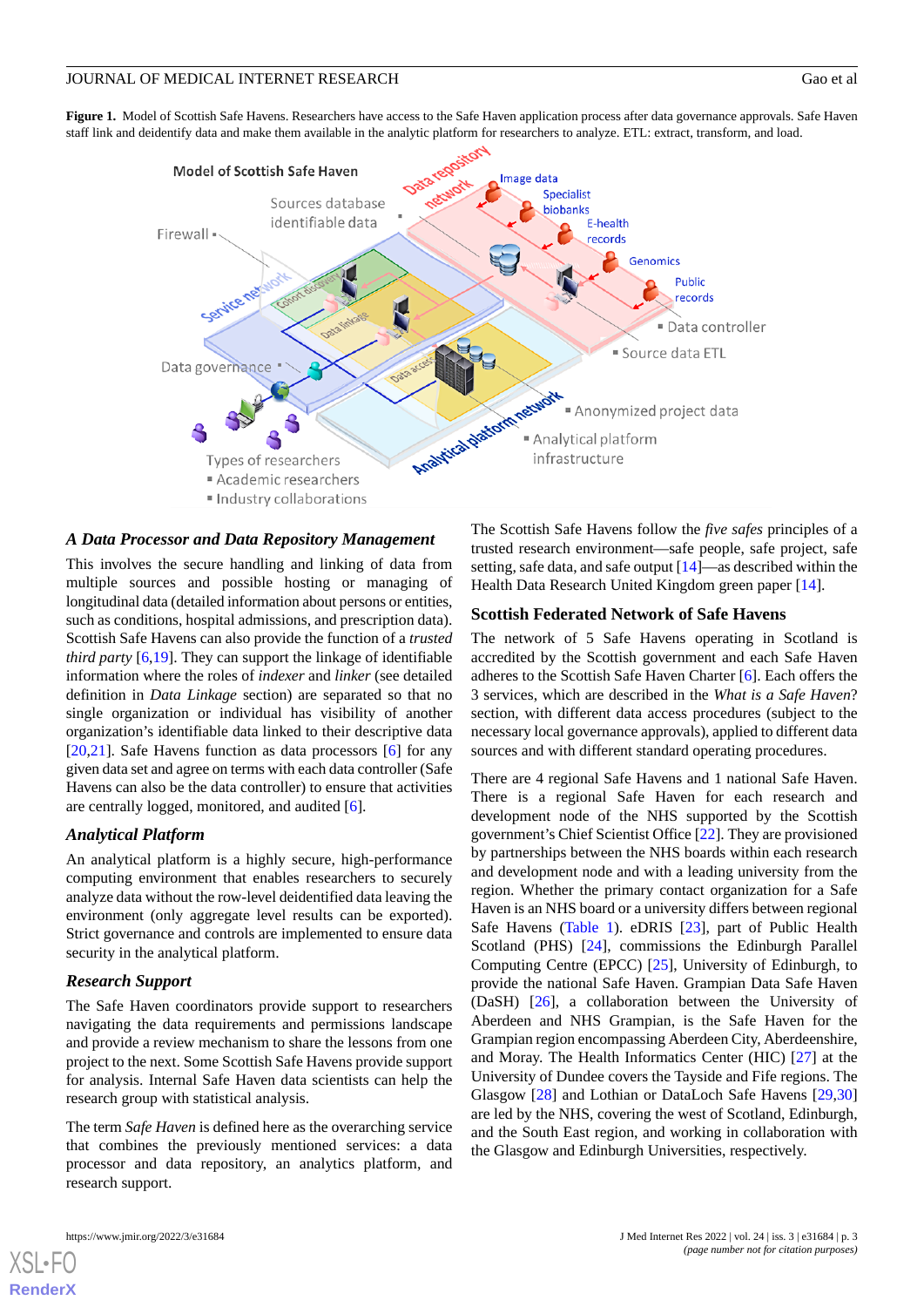# JOURNAL OF MEDICAL INTERNET RESEARCH Gao et al

<span id="page-3-0"></span>**Table 1.** A summary table of Safe Haven properties.

| Function                   |                                                                                 | Safe Haven                                                      |                                               |                                                       |                                                           |                                           |
|----------------------------|---------------------------------------------------------------------------------|-----------------------------------------------------------------|-----------------------------------------------|-------------------------------------------------------|-----------------------------------------------------------|-------------------------------------------|
|                            |                                                                                 | eDRIS <sup>a</sup> (national)                                   | DaSH <sup>b</sup>                             | Glasgow Safe Haven                                    | HIC <sup>c</sup>                                          | Lothian or Dat-<br>$a$ Loch $^d$          |
|                            | General and data governance                                                     |                                                                 |                                               |                                                       |                                                           |                                           |
|                            | Safe Haven affiliation                                                          | PHS <sup>e</sup>                                                | $UoAf$ or NHS <sup>g</sup>                    | <b>NHS</b>                                            | $UoDh$ or NHS                                             | <b>NHS</b>                                |
|                            | Analytical platform affilia-<br>tion                                            | $UoE^i$ (EPCC <sup>j</sup> )                                    | <b>U</b> oA                                   | UoG <sup>k</sup> (RCB <sup>1</sup> )                  | UoD                                                       | UoE (EPCC)                                |
|                            | Network for Safe Haven<br>services (cohort building<br>and linkage)             | NHSnet or EPCC                                                  | <b>NHSnet</b>                                 | $NHSGm$ or NHSnet                                     | <b>NHS</b>                                                | $NHSLn$ or<br><b>NHSnet</b>               |
|                            | Network for analytical plat- UoE or Janet<br>form                               |                                                                 | UoA or Janet                                  | UoG or Janet                                          | UoD or Janet and<br>secure public<br>cloud                | UoE or Janet                              |
|                            | Data repository network                                                         | NHSnet or EPCC                                                  | <b>NHSnet</b>                                 | <b>NHSnet</b>                                         | <b>NHSnet</b>                                             | <b>NHSnet</b>                             |
|                            | Geographical region <sup>o</sup>                                                | Scotland                                                        | NHS Grampian                                  | West of Scotland                                      | NHS Tayside and<br>Fife                                   | Lothian or<br>South East of<br>Scotland   |
|                            | Population <sup>p</sup>                                                         | 5.7 million                                                     | 600,000                                       | 1.2 million                                           | 850,000                                                   | 900,000                                   |
|                            | Active projects in 2020                                                         | >600                                                            | >120                                          | >100                                                  | >100                                                      | >20                                       |
|                            | Controller or controllers                                                       | PHS+NRS <sup>q</sup> +Scottish govern-<br>ment                  | Original data<br>sources                      | Original data sources                                 | Original data<br>sources                                  | Original data<br>sources                  |
|                            | Processor or processors                                                         | eDRIS                                                           | DaSH                                          | Glasgow Safe Haven                                    | HIC                                                       | Lothian or Dat-<br>aLoch                  |
|                            | Governance committee                                                            | Health and Social Care PBPP <sup>r</sup><br>and Statistics PBPP | North Node Priva-<br>cy Advisory<br>Committee | Privacy advisory<br>committee                         | HIC governance<br>committee                               | Data access<br>committee                  |
| Data discovery or metadata |                                                                                 |                                                                 |                                               |                                                       |                                                           |                                           |
|                            | Feasibility                                                                     | Manual or NDC <sup>S</sup>                                      | Manual or local<br>documents                  | Manual, local docu-<br>ments, or TriNetX <sup>t</sup> | Manual or using<br>RDMP <sup>u</sup> [19] au-<br>tomation | Manual or local<br>documents              |
|                            | Metadata provided with<br>project extracts                                      | No                                                              | Yes or standard<br>(workflow)                 | Yes or bespoke                                        | Yes or standard<br>(RDMP)                                 | Yes or bespoke                            |
|                            | Phenotype or cohort develop- $\mathbf{ICD}^{\mathbf{V}}$ code from user<br>ment |                                                                 | By user                                       | Locally stored algo-<br>rithms or user                | By user                                                   | By user or<br><b>CALIBER Li-</b><br>brary |
|                            | Data linkage and dedeidentification                                             |                                                                 |                                               |                                                       |                                                           |                                           |
|                            | Indexer                                                                         | External (PHS for health data)                                  | Internal                                      | Internal                                              | Internal (RDMP)                                           | Internal                                  |
|                            | Deidentification method                                                         | Workflow [31]                                                   | SQL procedure                                 | Database views (usual-<br>ly SQL)                     | Workflow<br>(RDMP)                                        | SQL procedure                             |
|                            | $CHIW$ seeding                                                                  | NSS <sup>x</sup> or CHI Linkage Team                            | CHI Linkage<br>Team or internal               | Internal                                              | Internal                                                  | CHI Linkage<br>Team                       |
| Analytic platform          |                                                                                 |                                                                 |                                               |                                                       |                                                           |                                           |
|                            | Archival                                                                        | NHSnet and UoE (EPCC)                                           | <b>U</b> oA                                   | NHSnet and UoG<br>(RCB)                               | NHSnet and UoD<br>and secure public UoE (EPCC)<br>cloud   | NHSnet and                                |
|                            | Project data content stan-<br>dards                                             | As source                                                       | As source or ICD                              | As source                                             | As source                                                 | As source                                 |
|                            | Project data format stan-<br>dards                                              | <b>CSV</b>                                                      | SPSS, Stata, or<br><b>CSV</b>                 | <b>CSV</b>                                            | CSV or database                                           | <b>CSV</b>                                |
|                            | Data repository                                                                 |                                                                 |                                               |                                                       |                                                           |                                           |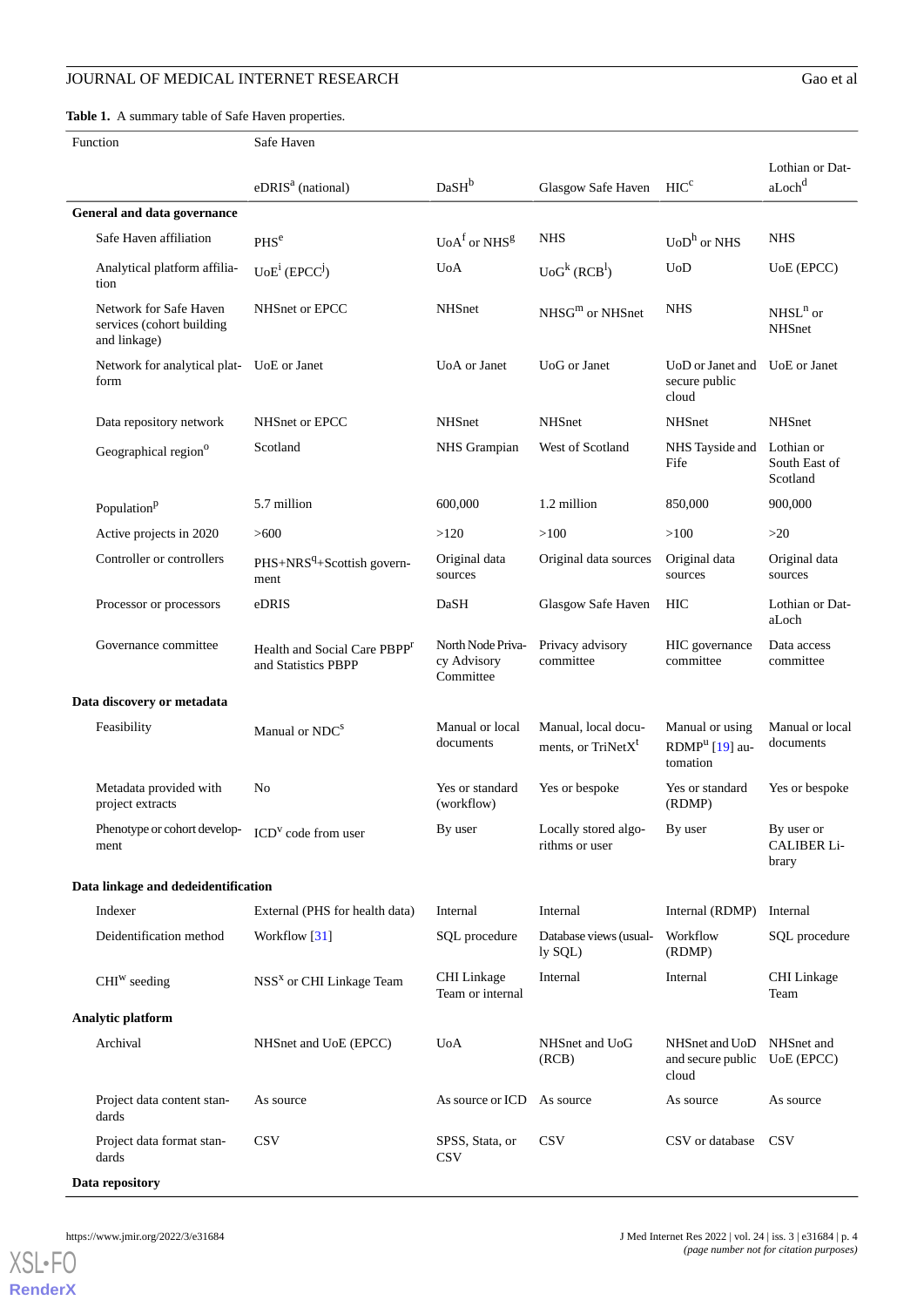| Function                                      | Safe Haven               |                               |                                                                   |                  |                                       |
|-----------------------------------------------|--------------------------|-------------------------------|-------------------------------------------------------------------|------------------|---------------------------------------|
|                                               | $eDRISa$ (national)      | DaSH <sup>b</sup>             | Glasgow Safe Haven                                                | HIC <sup>c</sup> | Lothian or Dat-<br>aLoch <sup>d</sup> |
| Data repository number                        | $\geq 85$                |                               |                                                                   |                  | 1 each                                |
| Data repository ownership                     | N <sub>0</sub>           | Yes                           | Yes                                                               | Yes              | Yes                                   |
| Source data metadata                          | <b>NDC</b>               | Internal shared<br>files      | Internal shared files                                             | <b>RDMP</b>      | Data dictionar-<br>ies                |
| Metadata publicly available                   | Yes                      | N <sub>0</sub>                | N <sub>0</sub>                                                    | Yes              | Yes <sup>y</sup>                      |
| Number of data sets avail-<br>able            | 85                       | 40                            | $\geq$ 200                                                        | 163              | 12                                    |
| Source data extract, trans-<br>form, and load | Data management team PHS | Internal (SQL)<br>and Python) | <b>Business Intelligence</b><br>and Informatics in<br><b>NHSG</b> | Internal (RDMP)  | Internal (SQL)<br>and Python)         |
| Repository uses CDM <sup>z</sup>              | No (proprietary)         | No (proprietary)              | No (proprietary)                                                  | No (proprietary) | No (propri-<br>etary)                 |

<sup>a</sup>eDRIS: electronic Data Research and Innovation Service.

<sup>b</sup>DaSH: Grampian Data Safe Haven.

<sup>c</sup>HIC: Health Informatics Centre.

<sup>d</sup>When this work was conducted, the Lothian Research Safe Haven (LRSH) and DataLoch were separate (though closely partnered). Since April 1, 2021, LRSH has been integrated within the DataLoch service.

e PHS: Public Health Scotland.

fUoA: University of Aberdeen.

<sup>g</sup>NHS: National Health Service.

hUoD: University of Dundee.

<sup>i</sup>UoE: University of Edinburgh.

<sup>j</sup>EPCC: Edinburgh Parallel Computing Centre.

<sup>k</sup>UoG: University of Glasgow.

<sup>1</sup>RCB: Robertson Centre For Biostatistics.

<sup>m</sup>NHSG: National Health Service Glasgow.

<sup>n</sup>NHSL: National Health Service Lothian.

<sup>o</sup>Regional Safe Havens have governance to request regional health board data. For example, Glasgow Safe Haven can request West of Scotland Health Board data.

<sup>p</sup>Safe Havens have access to historic records for patients who are deceased, which can increase the accessible data.

<sup>q</sup>NRS: National Records Scotland.

<sup>r</sup>PBPP: Public Benefit And Privacy Panel.

<sup>s</sup>NDC: national data catalog.

 ${}^{t}$ TriNetX is a health research network tool that connects to assist drug discovery by helping pharmaceutical companies access clinical data. Glasgow Safe Haven has a TriNetX node. For data mapped into TriNetX tool, their study feasibility can be done using TriNetX.

<sup>u</sup>RDMP: Research Data Management Platform.

v ICD: International Statistical Classification of Diseases and Related Health Problems.

<sup>w</sup>CHI: community health index.

<sup>x</sup>NSS: National Services Scotland.

<sup>y</sup>COVID-19 data dictionary is on DataLoch website.

 $ZCDM$ : common data model.

# **Scottish NHS Data Sources**

#### *Overview*

[XSL](http://www.w3.org/Style/XSL)•FO **[RenderX](http://www.renderx.com/)**

Scotland has a single health care provider (NHS Scotland) and world-leading national health–linked data assets from birth to death. In a high-level summary, the national Safe Haven has direct access to health administrative data, with high cohort coverage collected at a Scottish national level, and the regional Safe Havens have direct access to more detailed health data

from clinical systems. Regional Safe Havens can work closely with local data custodians, which gives them easy access to additional data sources that are not routinely held (eg, other health data, educational data, or police data). Access to these other sources of data may require additional time because of different access processes and governance approvals.

The Research Data Scotland initiative [\[32](#page-13-2)] has been set up to streamline and support access to linked health and administrative data sets across the country.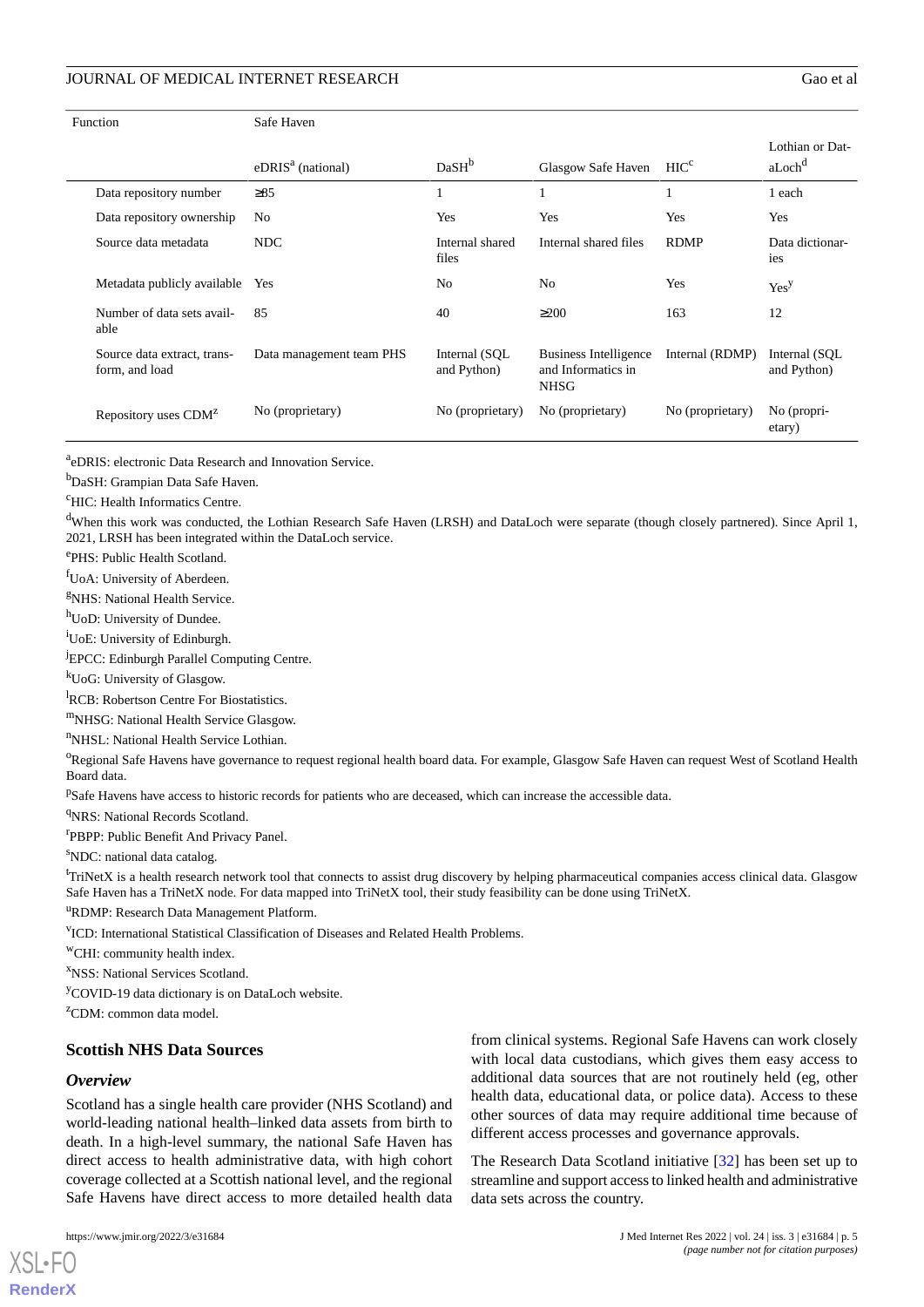# *National-Level NHS Data*

The PHS collects national-level NHS [[33\]](#page-13-3) and administrative data to provide health information, health intelligence, statistical services, and advice to support the NHS in progressing quality improvement in health and care and facilitate robust planning and decision-making. These data sets can be accessed in the national Safe Haven. Each health board across Scotland provides a regular update of a subset of their identifiable administrative data to PHS. This is standardized by PHS to create homogeneous data within several national databases. Such data include Scottish Morbidity Records (SMRs) and community-dispensed prescriptions. SMR data cover several different data sets such as SMR00 (hospital outpatient), SMR01 (acute stay hospital admissions), SMR02 (maternity), SMR04 (psychiatric returns), SMR06 (cancer registry), SMR11 (neonatal), and SMR25 (substance misuse). National Records Scotland (NRS) records births, marriages, and deaths.

Prescription data are collected nationally in 2 different ways. Through the e-Pharmacy system [\[34](#page-13-4)], prescriptions written by general practitioners are captured directly in the system. The long-standing Data Capture Validation and Pricing paid system [[35\]](#page-13-5) is used in Scotland to capture dispensing data that determine remuneration for community pharmacies. The *watermarked* prescriptions go from general practitioners to the patient and then to a pharmacy and are then collected and transferred monthly to Data Capture Validation and Pricing or PHS for automated processing [\[36](#page-13-6)].

#### *Regional-Level NHS Data*

The regional Safe Havens all receive a subset of the data from the national standardized data sets (eg, SMR and prescribing data) from PHS, which includes only the patients who are residents or received health care within the relevant boards. They also have access to the deeply phenotyped data that are captured within local clinical systems but not collected at a national level. For example, they have access to the following data: microbiology, virology, laboratory test, stroke, and echocardiology. The type and level of available local data differ between Safe Havens. Individuals in Scotland are assigned a community health index (CHI) number [[37\]](#page-13-7) when they first interact with the health service. This is retained within their EHRs as much as possible throughout their health history. Regional Safe Havens use CHIs to link data sets to the nationally captured records for the population within their region.

#### *Research Data*

In addition to unconsented access to routinely collected administrative or clinical records, the national and regional Safe Havens can also host or manage researcher-collected consented data sets from many sources such as clinical trials and patient questionnaires. Compared with routinely collected EHRs, the research data often cover a narrower spectrum but provide more detailed information about the individual. Participants in research cohorts are volunteers who have consented to data access rules approved by ethics at the outset of the study. For example, Generation Scotland [\[38](#page-13-8)] is a resource of human biological samples and data that are available for medical research to create more effective treatments based on gene

 $XS$  $\cdot$ FC **[RenderX](http://www.renderx.com/)** knowledge for the health, social, and economic benefit of Scotland and its people. Another example is the Scottish Health Research Register [\[39](#page-13-9)] cohort, in which >280,000 individuals consented and were recruited to allow for the genotyping of any remaining blood samples after routine tests and applied them to research on their health data [\[39](#page-13-9)].

Regional Safe Havens also host disease-specific study data [[40](#page-13-10)[-45](#page-13-11)]. The data within these studies can be collected from a range of sources: clinical data, patient surveys, and routinely collected EHR data.

Some disease registries were originally created at a regional level but were then rolled out nationally. For example, the Scottish Care Information–Diabetes (SCI-Diabetes) [[46](#page-13-12)] disease registry was formed by curating and linking routinely collected data from the Tayside Region. It was later developed into a nationwide resource that now collects patient-reported outcome data. The data collected in SCI-Diabetes are used in clinical care. Extracts from SCI-Diabetes can also be linked on a study-by-study basis for research studies by the regional or the national Safe Havens.

Safe Havens can link research data to routinely collected administrative or clinical records and provide access to the combined data (in a deidentified form) within an analytical platform for analysis.

# *Scottish Safe Havens*

#### **Overview**

Each Scottish Safe Haven has its data repository hosted on the NHS network ([Table 1](#page-3-0)), except for the national Safe Haven, which also hosts some data within the EPCC on a secure university environment. Safe Havens have data-sharing agreements with multiple data controllers and regularly receive new data from them.

All Safe Havens have committed to an approach to data access based on analytical platforms. Each Safe Haven has either established or has access to an analytical platform.

There are differences among Safe Havens in how they achieve the 3 main services described. [Table 1](#page-3-0) summarizes each Scottish Safe Haven. In the following section, we discuss the Safe Havens in detail and their common deployment features.

# **Data Governance and Workflow**

The governance approval step looks into aspects of the project such as ethics, peer review, funding source, public benefit, and adherence to the *five safes*, as described in the *What is a Safe Haven?* section. The governance approval process varies among Safe Havens. Even for the same Safe Haven, different projects may require different governance approval processes to satisfy the different data controllers. However, the governance process for a standard deidentified project where data are accessed in an analytical platform is relatively streamlined. Each Safe Haven has a delegated governance authority or committee, as shown in [Table 1](#page-3-0), which is relatively fast and includes representatives from sponsors, ethics, lay members, and the NHS board to streamline the governance process. For the DaSH Safe Haven, projects with local researchers using local data can obtain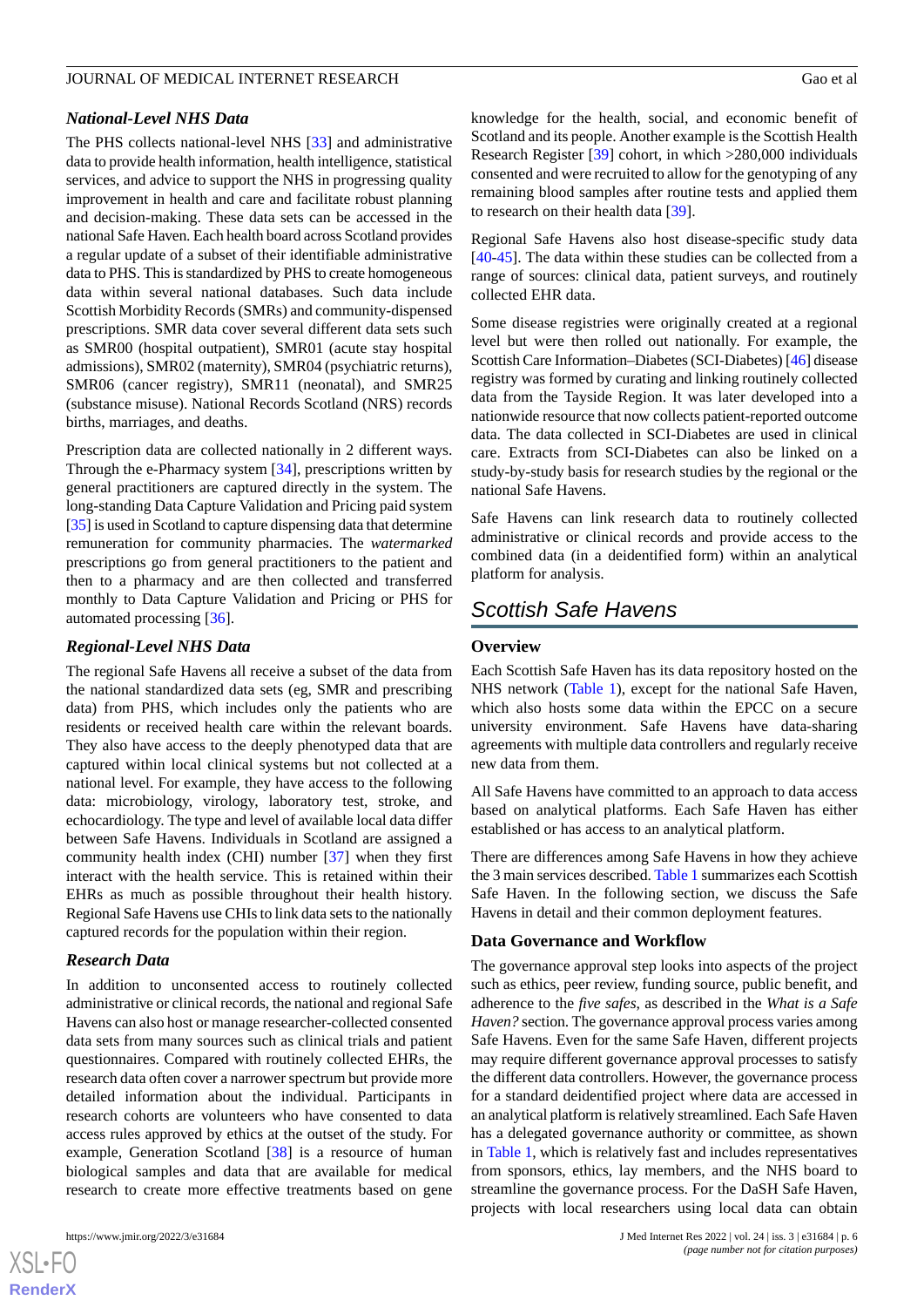governance approval through the North Node Privacy Advisory Committee process. The HIC Safe Haven's *standard projects* (where deidentified data are analyzed by approved academic researchers within the analytical platform and the activity is funded by a peer-reviewed research grant) are covered by a blanket governance approval. The list of the supported standard projects is provided to the relevant governance committee for information rather than a request for approval for each one before the research commences. For Lothian or DataLoch, projects involving deidentified data within an analytical platform can obtain governance approval through their local data access committee process, which includes delegated Caldicott review.

Most Safe Haven responses to project requests adhere to a standard set of processes (eg, deidentified linked data are provided within an analytical platform for academic research). In exceptional circumstances, some projects require a different model, and such exceptions need to be justified to obtain governance approvals. Example exceptions include the prepared project data not being placed in an analytical platform and the project data having some identifiable information.

<span id="page-6-0"></span>To work on identifiable EHR data within a data repository, Safe Haven staff members are either NHS employees or have honorary NHS contracts. All Safe Havens have rule-based segregation of the teams, specifying those with and without

access to identifiable data. Only a handful of people in each Safe Haven can access the NHS network and see identifiable data. Other data sources (eg, administrative data generated by the government or research data generated by research institutions) can be linked to EHRs. The linkage is performed by the Safe Haven data linkage team, and the linked data sets are then hosted on the analytical platform for the approved researchers or investigators to access. At each stage, there is an oversight step to ensure all procedures are correctly followed and no unintentional identifiable data are released.

The project workflow for a data request is consistent across the Safe Haven network, as shown in [Figure 2.](#page-6-0) In the first step, the Safe Haven team runs research feasibility queries to identify the data needed for the research topic. Once funding and governance are in place, data linkage is conducted (as required). Data extracted from the NHS network are deidentified, validated, and assessed for disclosure before being released into the analytical platform. The details of linking and deidentification are given in the *Data Linkage* and *Data Deidentification* sections. The section *Data Formats in the Analytical Platform* provides discussions on the analytical platform support and data support. The archiving procedure of each Safe Haven and the infrastructures of each Safe Haven's data repository are discussed in the *Data Repository Infrastructure* section.

Figure 2. The Safe Haven project workflow describes the stages a Safe Haven takes to support a typical project. (1) Data discovery and research feasibility—users will initialize the application on the data governance aspects; (2) (optionally) index and link a research data set or administrative or clinical data set for hosting at a given analytic platform; (3) cohort building the selected or agreed data from Safe Haven data sets; (4) the transfer of extracted data to an analytic platform after the data governance has been checked; a user analyzes analytic platform data set. The project data set is archived at the end of the project.



# **Data Discovery and Metadata**

Research feasibility analysis and data discovery remain a manual process involving discussions between researchers and the Safe Haven teams. During the project planning stage, researchers contact the relevant Safe Haven by email or phone call. Data discovery and research feasibility are conducted by document exchange or a face-to-face meeting. Safe Havens in Scotland require a meeting to capture the requirements of each study and guide the governance process. Research feasibility is conducted by the Safe Haven by generating aggregate numbers for cohort or subcohort sizes based on the requirements defined by the researcher or researchers (eg, the number of people in the data with diabetes who are aged  $>65$  years and who regularly have a prescription for insulin).

[XSL](http://www.w3.org/Style/XSL)•FO **[RenderX](http://www.renderx.com/)**

Researchers normally specify a phenotype or public phenotype algorithms to identify the correct cohort for their study. As shown in [Table 1](#page-3-0), no common standard procedure exists among the 5 Safe Havens to capture and reuse phenotype algorithms. However, DataLoch also uses the CALIBER phenotype library [[47\]](#page-13-13), whereas the Glasgow Safe Haven uses a suite of local matrix file storage phenotype algorithms, based on standard or published methods, which have been quality checked by clinicians. As the eDRIS mainly works on national data sets using the International Statistical Classification of Diseases and Related Health Problems (ICD) standard [\[48](#page-13-14)], it usually agrees on what the ICD codes are with the researcher and conducts the cohort building using the codes and any date or other constraints given by the researcher. The remaining Safe Havens—HIC and DaSH—normally rely on the researcher to define the cohort themselves, where researchers have the choice of phenotype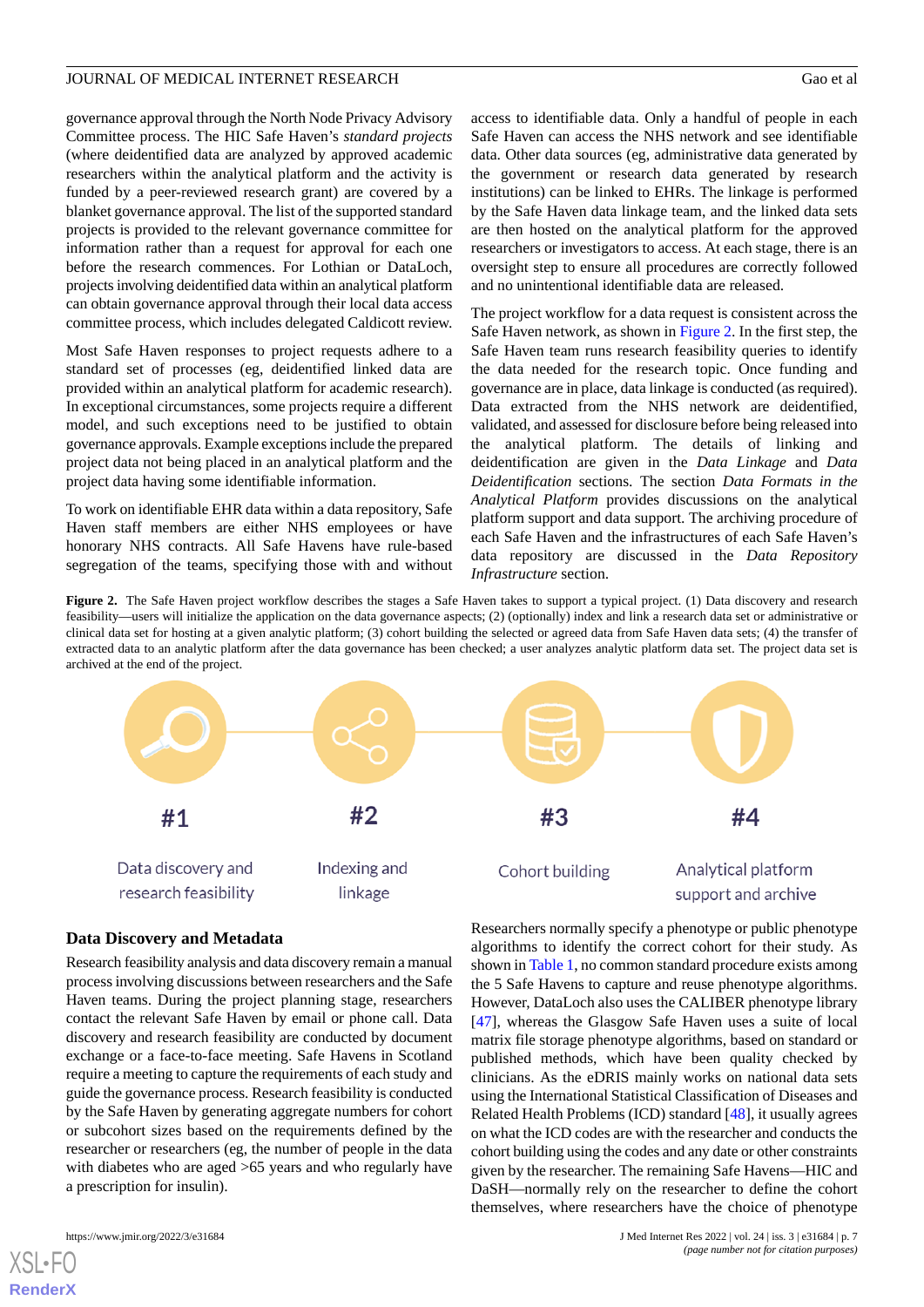definition (eg, CALIBER phenotypes or ICD codes). Cohort identification is sometimes an iterative process between researchers and the Safe Haven team where a data constraint is applied, the impact on cohort size is observed, and the constraint is adjusted to optimize the cohort.

At the national level, PHS produces a national data catalog [\[49](#page-13-15)] as a single definitive resource of information on Scottish health and social care data sets to assist cohort discovery.

Metadata provides the semantics associated with the Safe Haven data sets. There is limited visibility of the metadata and data provenance available from regional Safe Havens. Most of the Safe Havens list the names of their easily accessible databases on the web [[24,](#page-12-21)[26](#page-12-23),[28-](#page-12-25)[30](#page-13-0)[,49](#page-13-15),[50\]](#page-13-16) and provide researchers with a brief overview of the most commonly accessed data sets. Both HIC and eDRIS add their metadata and data sets to the Health Data Research Innovation Gateway [\[51](#page-13-17)]. There is no common structure in EHR data storage across the health care system in Scotland. As only a limited number of data scientists and analysts have experience in handling NHS data, this lack of visibility of metadata and data provenance can lead to a gap in understanding by data scientists and analysts about what data are available. Some Safe Havens will only release detailed metadata once they have an initial understanding of the project's needs. There are multiple initiatives, both internal [\[7](#page-12-6),[52\]](#page-13-18) and external [\[8](#page-12-7),[51\]](#page-13-17), that aim to improve the metadata visibility within the Scottish network of Safe Havens.

Research projects benefit from having clinical investigators who are familiar with NHS data or data scientists and analysts who have previous experience in working on Safe Haven projects within their project team. Such individuals can help identify what data are available and advise and support the data scientists and analysts working on the project. Most Safe Haven projects generally require a suitable sponsor with relevant expertise to take responsibility for the initiation and management of the project and support the project as an ethical safeguard.

All 5 Safe Havens provide research projects with metadata at the field level once a project is funded and approved and data extracts are provided for analysis. However, feasibility discussions will generally take place at the *conceptual* level. For example, a cohort definition may involve a fasting glucose constraint. The Safe Haven team will confirm that such a constraint is possible without disclosing the precise fields. To avoid bias and to get researchers to articulate what they need and what is available, this *conceptual*-level feasibility can be quite limiting. The same could be true of the data extract requested (eg, delivering BMI rather than height and weight). However, data extraction and delivery are generally at the field level, and field-level metadata are provided to ensure researchers can perform their analyses.

[Table 1](#page-3-0) shows that eDRIS provides metadata details on its website metadata (similar to the Cribsheet [[53\]](#page-13-19) on SMR), which can be used by researchers to define the fields they need when applying for data access. Researchers using regional Safe Havens can also use this metadata information for the nationally standardized data sets that the regional Safe Havens hold for the subset of their region (eg, SMR data). None of the Safe

Havens provide non–field-based metadata, such as through an ontology.

The eDRIS Safe Haven does not provide bespoke metadata to the user when delivering the project data. DaSH and HIC Safe Havens have a standard workflow and delivery format for supplying project-specific metadata to each project. In the Glasgow and Lothian or Dataloch Safe Havens, projects are provided with all available metadata and provenance information. No standard format is used, and thus, the included information varies from project to project.

Safe Havens have different approaches to storing metadata about data sets in their data repositories. For eDRIS, PHS updates and maintains the national data catalog that contains all the metadata for national data sets. The HIC Safe Haven uses an in-house, open-source software tool called the Research Data Management Platform (RDMP) [[19\]](#page-12-16) for importing data to their servers. The RDMP generates consistently formatted metadata for imported data sets. The Lothian or DataLoch Safe Haven provides *data dictionaries*, which include metadata, for all the data sets in their Relational Database Management System (RDBMS). The Glasgow Safe Haven and the DaSH Safe Haven have internal document spaces to host the metadata and provenance provided by various data sources, which are manually entered and updated by staff. The lack of standard procedures in the Scottish Safe Haven network has resulted in the available metadata varying among data sets. Highly processed data sets—which have gone through extract, transform, and load (ETL) procedures—have field parameters and rules imposed on them. These data sets have rich metadata associated with them. However, most clinical data are inherently of variable quality, with poor coverage and inconsistent and missing fields. The data set metadata do not typically inform the user of the data variability or quality issues in the original data.

#### **Data Linkage**

#### *Overview*

To answer many research questions, data linkage is required to enrich information about a defined cohort. Some Safe Haven projects involve linking NHS data with non-NHS data. [Figure](#page-8-0) [3](#page-8-0) illustrates the indexing and linking services in the Scotland Safe Haven network.

According to the guiding principles of data linkage  $[21]$  $[21]$ , an indexer is defined as follows:

*Individual (or body) who receives personal data from one or more Data Controllers and determines which records in each dataset relate to the same individual (or entity). The indexer creates a unique reference for each individual (or entity) and a corresponding key to allow the data from the different sources to be joined.*

Thus, an indexing service [\[21](#page-12-18)] returns a unique identifier for each individual, given an input data set of identifying information (eg, name, address, date of birth, and other operational identifiers such as CHI number). The relationship between the identifiers associated with multiple data sets is maintained by the indexing service. The indexing service does

 $XS$  $\cdot$ FC **[RenderX](http://www.renderx.com/)**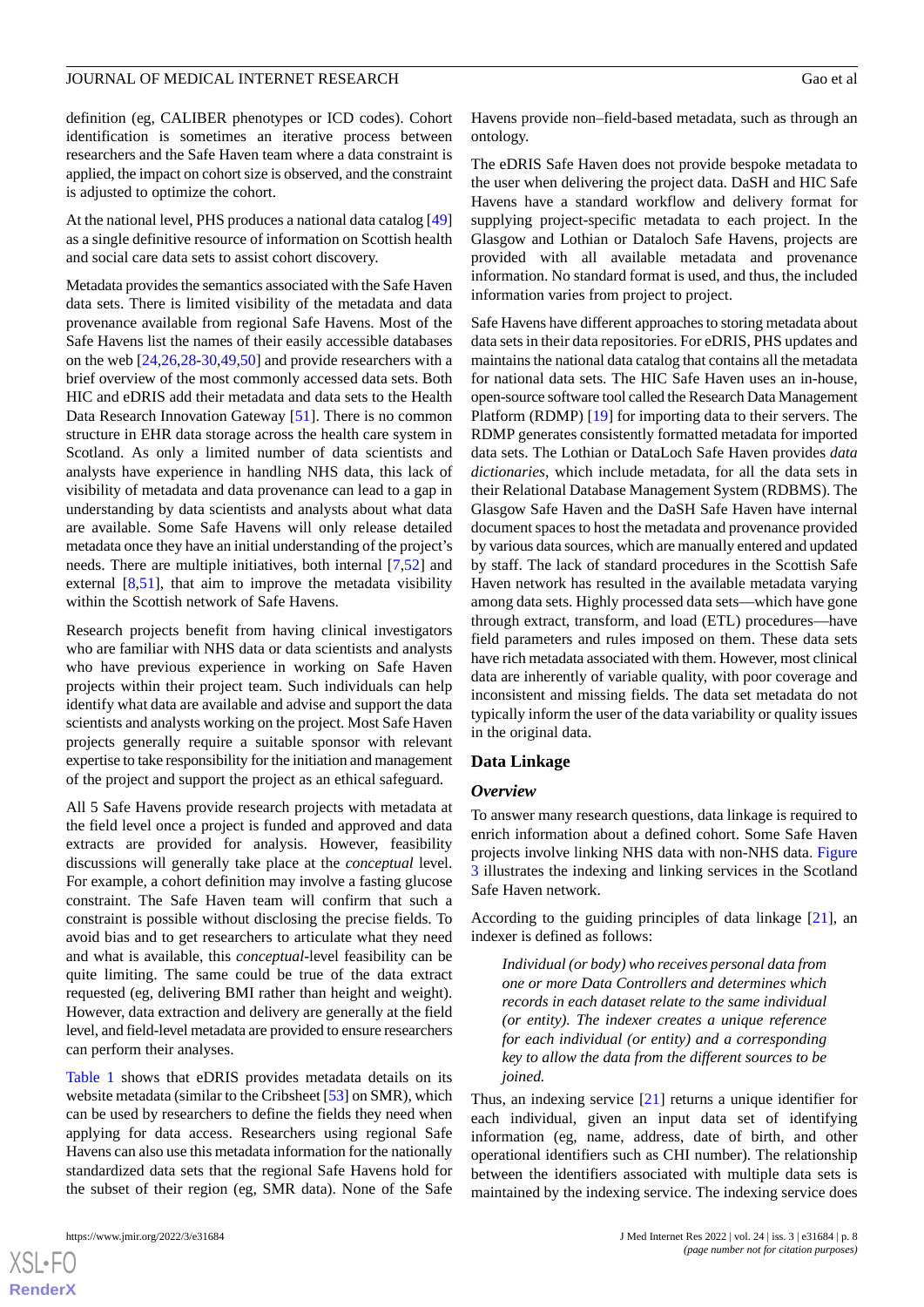not have visibility of the descriptive data pertaining to any individual (also termed payload data, eg, an individual's hospital admission information).

A linker or linking service is defined as follows: "Individual (or body) who receives datasets from data controllers and links them together using a key created by the indexer" [[21\]](#page-12-18).

In this way, only output identifiers from the indexer service are exposed to the linker; only the linking service and the researchers see the linked data [[20\]](#page-12-17).

<span id="page-8-0"></span>In Scotland, the NHS maintains the CHI. This is a patient identifier that concatenates a unique number, the person's date of birth, and their sex. CHI numbers are allocated at birth or on

the first contact with the NHS in Scotland [\[37](#page-13-7)]. Linking health data to other data where both data sets already contain CHI numbers is straightforward. All 4 regional Safe Havens do this when preparing data for placement in an analytical platform using either software tools (eg, HIC use RDMP [\[19\]](#page-12-16)) or RDBMS user interfaces.

The national Safe Haven, eDRIS, has established a data indexing and linkage procedure [[31\]](#page-13-1). The input identifiers are personal identifiers, and the output identifier is an anonymized ID. eDRIS only receives data from providers with anonymized IDs and acts as a linker, placing the integrated data into a secure environment.

**Figure 3.** Data indexing and linking services in Scotland. CHI: community health index; COPD: chronic obstructive pulmonary disease; NHS: National Health Service.



# *CHI Seeding*

When linking to a source data set that does not have CHI numbers but features other identifiers, the indexing team will use *probabilistic matching* against the population spine. Related to the CHI, the population spine [\[31](#page-13-1)] contains the personal identifiers of all individuals in Scotland who have been in contact with NHS Scotland. The process of matching source data sets to the population spine is known as *CHI seeding*. The recent seeding of regional social care systems with CHI is an example of this. CHI seeding is also important for historical data analysis of EHRs before the introduction of CHI indexing. In Scotland, 2 teams provide national-level CHI seeding using probability matching: the NRS Indexing Team and the PHS CHI Linkage Team (CHILI). When a research project only needs NHS data, indexing would be conducted by CHILI.

Both eDRIS and the Lothian Safe Havens rely on the NRS or CHILI for CHI seeding. DaSH Safe Haven provides CHI seeding through the NRS Scotland's indexing team; they will

[XSL](http://www.w3.org/Style/XSL)•FO **[RenderX](http://www.renderx.com/)**

only do it themselves when they have specific personal identifiers available, such as patient name, and the data set comprises only a small amount of local Grampian patient records (approximately 500 people). Glasgow and HIC Safe Havens have a more established probabilistic matching routine developed and normally perform CHI seeding themselves. HIC has worked with local authorities to CHI seed their nonhealth data to be able to link it to health data.

## **Data Deidentification**

Deidentification is undertaken before a Safe Haven provides the data to an analytical platform for the researcher to access. Deidentification replaces information that could identify an individual in a data set with a study identifier (ID) for that individual, which is specific to that study, or dilutes the identifier to remove its individual nature. In linked, deidentified data sets, the study ID is the same across data sources, enabling researchers to link these data sources and understand which data correspond to the same individual within that study but without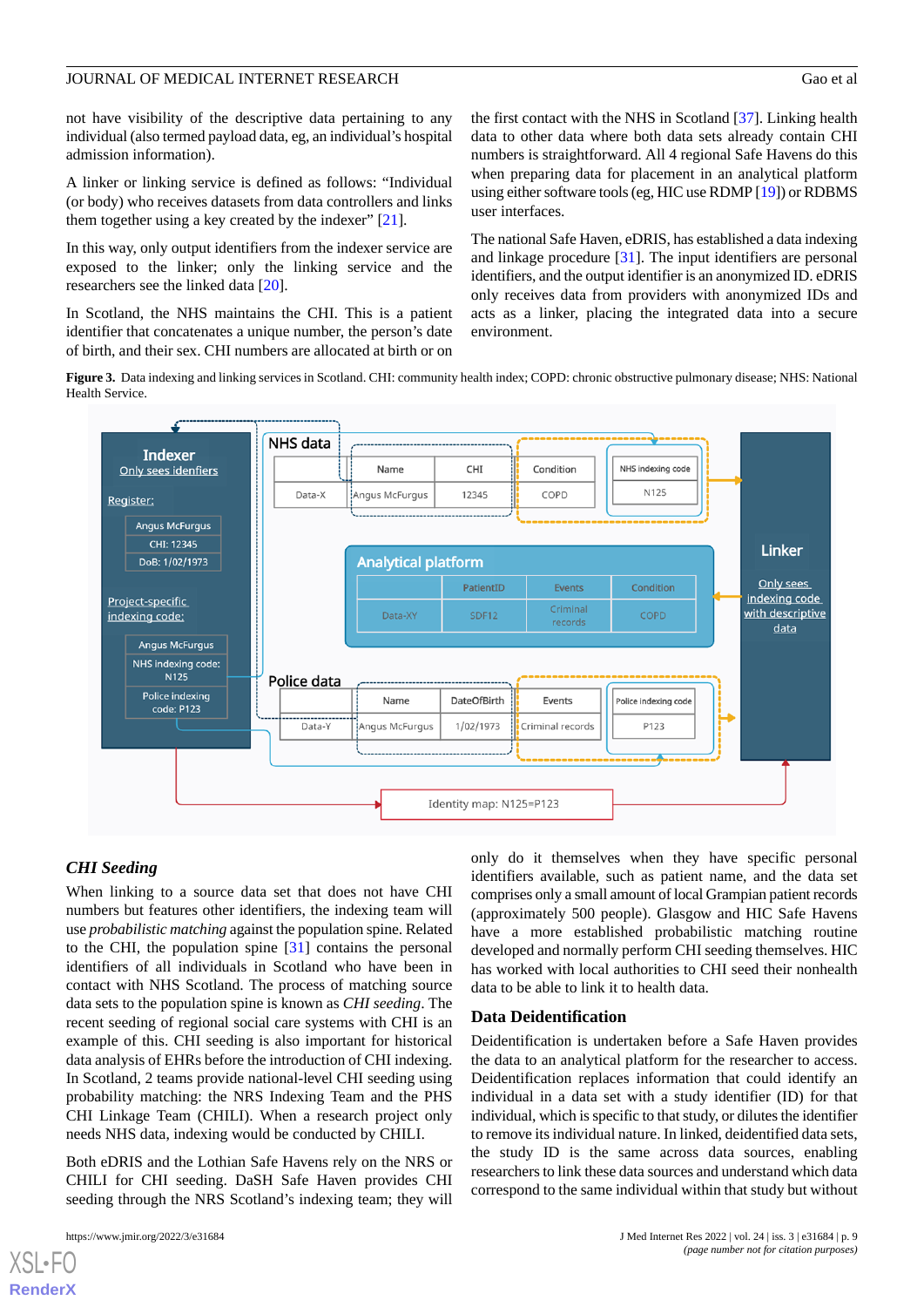knowing their identity. This also means that deidentified IDs are unique to that project, and therefore, the same individual will have different IDs in different projects.

In general, Safe Havens apply consistent rules to identifiable data fields. Customizing deidentification rules based on the bespoke project requirements, governance approvals, and the variety of data sets can be accommodated. The treatment of identifiers depends on the project's specific justification following data minimization principles [[21\]](#page-12-18). For example, a date of birth can be processed to the first day of the month or be replaced with *age-at*, or it can be removed if it is not considered necessary for the analysis. A postcode can be replaced with a deprivation score or a Scottish Index of Multiple Deprivation rank [\[54](#page-13-20)], or it can be removed from the data. For biometric data, where, for example, the weight and height of the individual are included, Safe Havens often put such values into ranges. Each Safe Haven follows standard operating procedures for reproducibility, consistency, and error reduction. The Scottish Safe Havens are data controllers under the European Union provisions of the General Data Protection Regulation and are individually responsible for their local data. The Scottish Safe Havens are accredited by the Scottish Government and International Organization for Standardization 27001 [\[55](#page-13-21),[56\]](#page-13-22) on the common information security standard. The Scottish Safe Haven network has not adopted a cross-network risk of reidentification metrics [[57](#page-13-23)[-59](#page-13-24)]. The *five safes* principle [[14\]](#page-12-12)—safe people, safe project, safe setting, safe data, and safe output—ensures that the risk of reidentification is very low.

All Safe Havens indicated that they find it challenging to deidentify clinical reports and other documents containing free text, which often contain personal identifiers such as phone numbers and names. Safe Havens often exclude entire fields from research extracts when they are not confident that such fields are safe to release. The Industrial Center for Artificial Intelligence Research in Digital diagnostics [\[7](#page-12-6)] uses *hidden in plain sight* techniques for identifiable data on images. eDRIS has developed algorithms to remove personal identifying information from the dose instructions on the Prescribing Information System (these can also extract structured information such as dose unit and frequency). As part of the Scottish Medical Imaging service [[60\]](#page-13-25) and PICTURES [[61\]](#page-13-26), there is work in progress to deidentify and create metadata from the text written by radiologists on their findings. This uses natural language processing and the CogStack framework [[62\]](#page-14-0).

#### **Data Formats in the Analytic Platform**

In general, Safe Havens make few changes to the source data provided to researchers, these changes being limited to the process of deidentification. For example, there has been no attempt to harmonize data through the transformation of diagnosis codes or drug codes, where significant versioning occurs in longitudinal data. However, some Safe Havens do add derived data to data sets. Within HIC, for example, these data derivations and transformations can be applied either within the Safe Haven or at the point of extracting a deidentified research data set. This is done using RDMP, an open-source

solution that allows custom coding, or a researcher-created statistics package code to be executed in a repeatable and reproducible manner. When requested by the researcher, DaSH Safe Haven can provide the Charlson Comorbidity Index [\[63](#page-14-1)] and Tonelli codes [[64\]](#page-14-2) alongside the ICD codes. Although data standards are not applied at data extraction and delivered to an analytical platform, standards are enforced for nationally captured data sets. A team in PHS works with the health boards and system suppliers to ensure the use of standards (eg, SMR data must be structured in an agreed-upon way and use agreed-upon coding systems for content).

Safe Havens make their best efforts to accommodate the requirements of projects. However, the software available in most analytical platforms is limited (Microsoft Office packages, SPSS (IBM Corp) [\[65](#page-14-3)], Stata (StataCorp) [[66\]](#page-14-4), SAS (SAS Institute, Inc) [\[67](#page-14-5)], and R (R Foundation for Statistical Computing) [[68\]](#page-14-6)), and thus, the output data formats are also limited to R, Excel, SPSS, or Stata files. The exception is the recently launched HIC hybrid, cloud-based, scalable analytical platform. This also includes the capability for software development, machine learning, and artificial intelligence development, including Python [\[69](#page-14-7)], Matrix Laboratory [[70\]](#page-14-8), and a suite of tools within Jupyter Notebooks (Sagemaker instance) [\[71](#page-14-9)] such as TensorFlow. The environment is also being enhanced to support multi-omic data [[72\]](#page-14-10) analysis through pipelines, using tools such as Plink [\[73](#page-14-11)] and Nexflow [[74\]](#page-14-12) with resource scheduling through Amazon Web Services Batch [\[75\]](#page-14-13). The analytical platform provides graphics processing units and high-performance computing capabilities.

For larger projects, where the number of rows is too high to manage in other formats, the HIC Safe Haven provides the data in an RDBMS in the analytical platform for use by researchers.

Researchers rely upon Safe Havens to archive the raw data and derived data products from their analysis as they are not permitted to export any of that data from an analytical platform. A research project may be archived for a period of between 5 and 30 years, depending on regulations and researcher or funder requirements. Archiving typically takes place using the analytical platform infrastructure. There can be significant costs for storing and securing large amounts of data, and a policy for long-term archival is being jointly developed by the Scottish Safe Havens.

#### **Data Repository Infrastructure**

Safe Havens have their source EHRs on the NHS network, which are transferred to the service network (where the cohort building and linkage take place; [Figure 1](#page-2-0)) when required. They create cohorts and associated data on the NHS infrastructure before the data go through the Safe Haven functions of linkage, deidentification, and transfer to analytical platform or platforms for researchers to access. The exception is eDRIS, which has some data sets managed securely in a university environment by EPCC.

The infrastructure and the ETL process for those data repositories vary among Safe Havens [\(Figure 4\)](#page-10-0).



**[RenderX](http://www.renderx.com/)**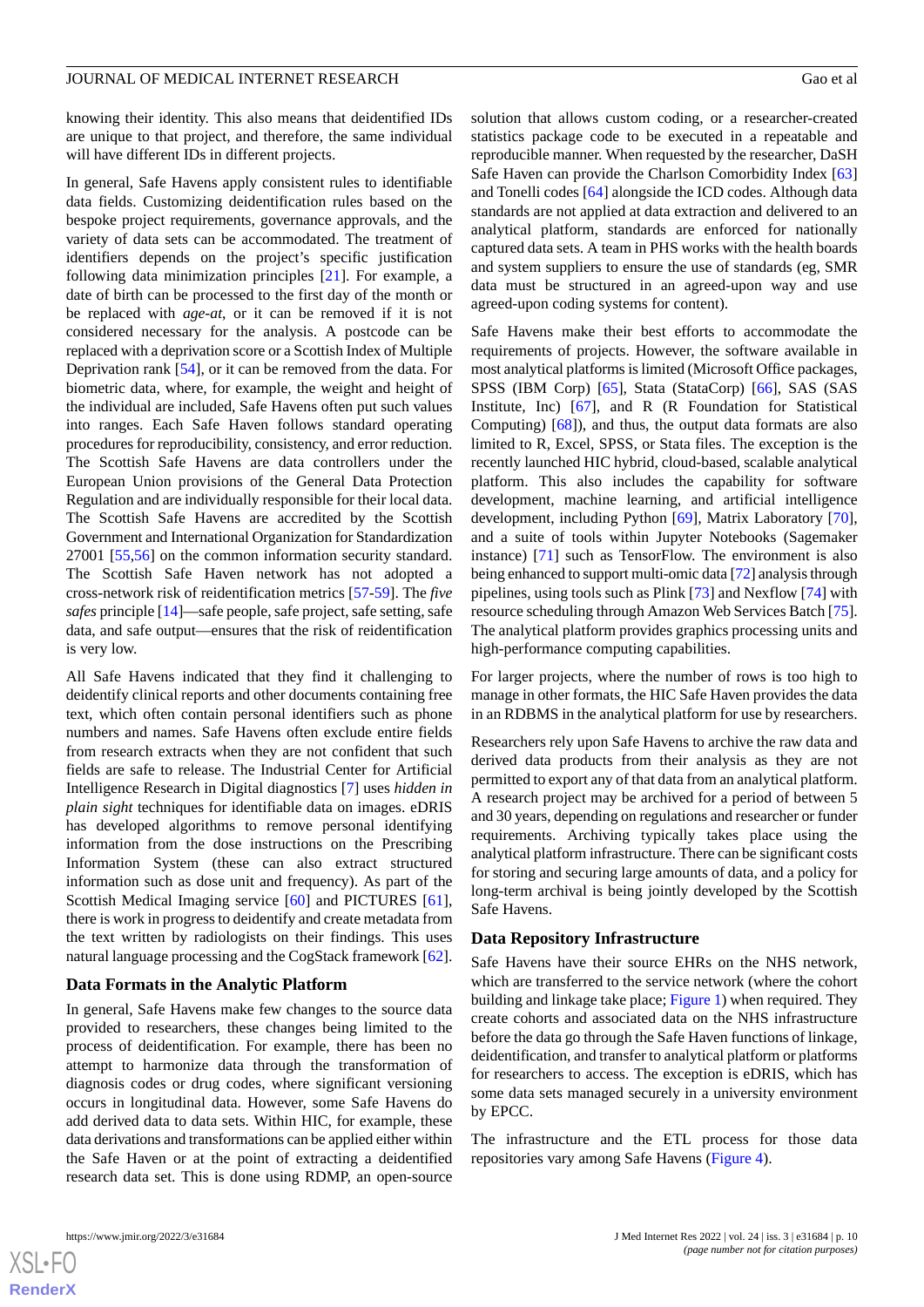<span id="page-10-0"></span>**Figure 4.** Safe Haven data repository networks. Upper row from left to right: electronic Data Research and Innovation Service, Health Informatics Center, and Glasgow Safe Haven. The lower row from left to right: Lothian, DataLoch, and Grampian Data Safe Haven Safe Haven. BI: Business Intelligence and Informatics; DaSH: Grampian Data Safe Haven; eDRIS: electronic Data Research and Innovation Service; HIC: Health Informatics Center; NHS: National Health Service; PHS: Public Health Scotland; RDMP: Research Data Management Platform; SH: Safe Haven.



As shown in [Table 1](#page-3-0), eDRIS has access to 85 national NHS data sets; these are updated and maintained by PHS. There are data sets that eDRIS cannot access routinely; however, for a known cohort, they can request data from other teams within PHS. The data management team within PHS performs quality assurance after ETL using R or SPSS (in cases of legacy data). In addition to providing data to eDRIS, the data are also used to run hundreds of different reports and publications by other teams within PHS.

HIC's data repository infrastructure and NHS Tayside or Fife data are colocated within the same data center. The HIC runs the University of Dundee–owned and managed servers connected to the NHS Tayside network and receives regular feeds of data from the NHS Tayside clinical systems and PHS (covering consented cohorts of research data and for the patients within the Tayside and Fife regions). The RDMP tool takes data from the feeds and performs ETL to clean and transform the data, which are then stored within structured databases.

Glasgow Safe Haven's data repository mirrors some data from the routine data systems that are maintained by Business Intelligence and Informatics in NHS Glasgow. For custom NHS data or data collected for research projects (eg, some SMR, Prescribing Information System, all audit data, device data, and trial data), Glasgow Safe Haven staff will conduct the ETL themselves.

Lothian or DataLoch data repositories residing on the NHS Lothian information technology infrastructure use stored Python or SQL to load data updates from PHS and data feeds via

Business Intelligence and Informatics within NHS Lothian for copies of data from local clinical systems.

NHS Grampian's health intelligence team updates the DaSH Safe Haven repository monthly. Both Lothian or DataLoch and DaSH Safe Haven deal with changing data formats by separating new and old data.

# *Discussion*

#### **Principal Findings**

#### *Overview*

Scotland has many strengths regarding enabling EHRs for reuse. There is a single NHS where patients are allocated CHI numbers that can be used to link their entire patient history. The Scottish network of Safe Havens has similar architectures, adheres to the Scottish Safe Haven Charter [\[6](#page-12-5)], is accredited by the Scottish Government and International Organization for Standardization 27001 [\[55](#page-13-21)[,56](#page-13-22)], and is the common information security standard. Each regional Safe Haven has a rich and deep data source from their local health boards, and the national Safe Haven has the breadth of a whole-population view and close links to other health and social care data sources.

All the Safe Havens make use of two networks: (1) an analytical platform set up within university-managed networks and (2) data repositories set up mainly on NHS networks. The existing operational separation of source data repository, linkage infrastructure, and analytical platform provides a solid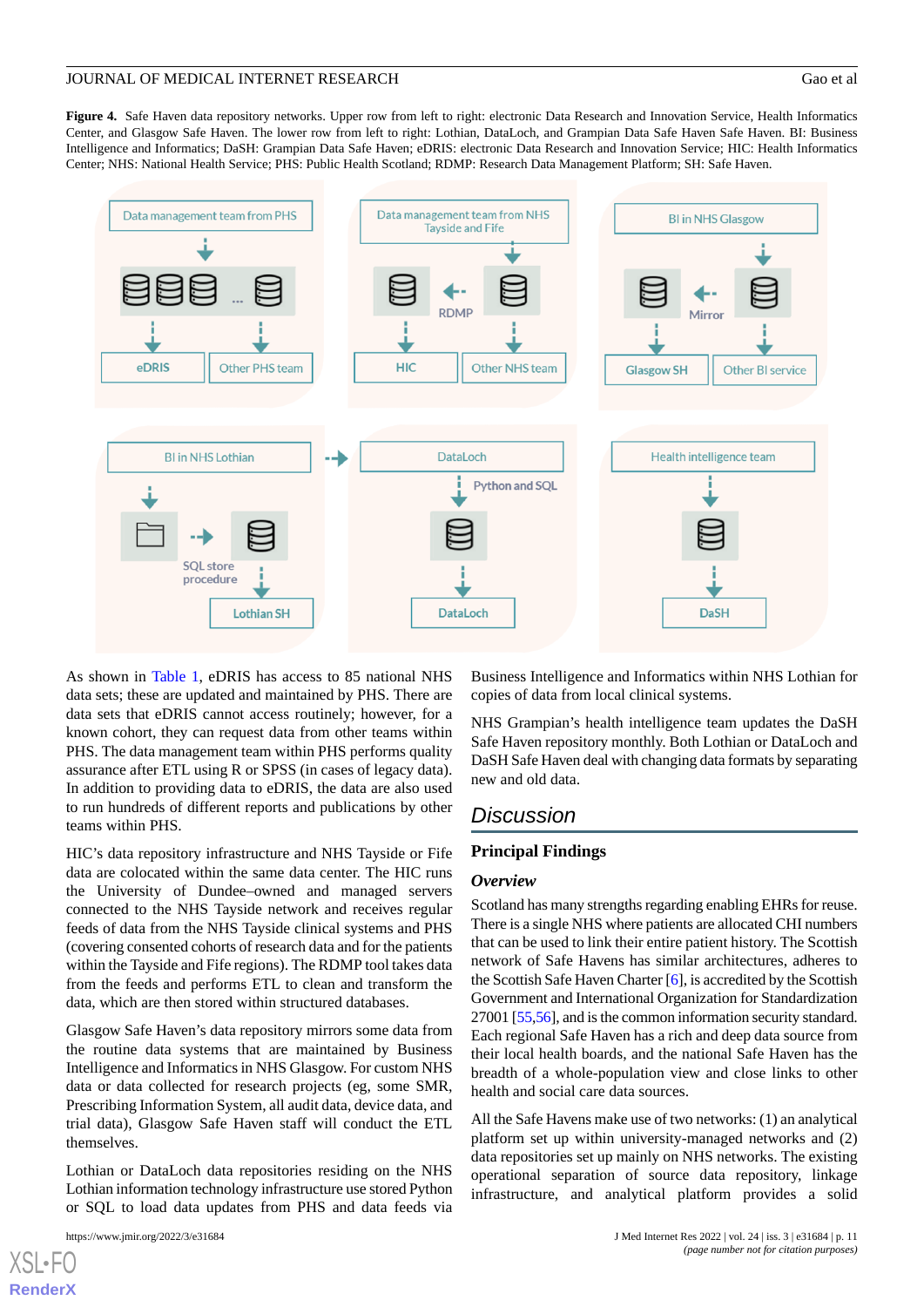foundation for increasing collaborative work across national and multi–Safe Haven projects.

There are some barriers, as highlighted in the *Scottish Safe Haven* section, to making multi–Safe Haven projects as streamlined as possible. Addressing them in a coordinated manner would pave the way to achieving a federated system of Safe Havens in Scotland. These opportunities for improvement are described in the following sections.

# *Data Visibility*

The depth of the Scottish data, which are hosted by regional Safe Havens (described in the *Scottish NHS Data Sources* section), is not widely used by the wider community. These data sets are unique to each regional Safe Haven and are difficult to bring up to a consistent national level. Interactions with researchers for feasibility, generating aggregate numbers, scoping projects, and providing quotes for work can be resource intensive. Many data requests to regional Safe Havens are from frequent users who know the specific data structures and terminologies used by each Safe Haven well. In making the regional data more visible and accessible, researchers will be better able to run projects using data from multiple Safe Havens.

# *Data Standards and Common Data Models*

As shown in [Table 1](#page-3-0), the Safe Havens accept data that use any number of standards. Owing to the processing efficiency, the *create and destroy* model mandated by the Safe Haven Charter, and the fact that researchers normally prefer to have the original data, there has been little attempt to harmonize extracted data for placement in analytical platforms. If common data models such as Observational Medical Outcomes Partnership [[76\]](#page-14-14) and i2b2 star schema [\[77](#page-14-15)] were used, either for data repositories or analytical platforms, the burden on multi–Safe Haven projects would be reduced, and operational access to data would be faster and more predictable.

# *Governance*

In the Safe Haven network, access to linked data is fragmented, with researchers and health care providers having to work with Safe Havens to obtain local, regional, or national data controllers' approvals. Data governance, in general, is much easier at a local level. At the Scottish national level, application forms for submission to the Public Benefit and Privacy Panel for Health and Social Care and Statistics Public Benefit and Privacy Panel are normally required. This is a complex process and can take significant time for review and approval.

With the experience and knowledge gained from supporting projects requiring diverse local and regional data sets [\[78](#page-14-16),[79\]](#page-14-17), and building capability for a federated network, we propose that the following aspects of the network be addressed in future research:

- The establishment of a shared method for cataloging and managing metadata would facilitate data discovery and research feasibility.
- To facilitate cross–Safe Haven data governance, standardization of the application interface specifications to Safe Havens would permit easier cross-access of Safe Havens by researchers.
- Health care delivery is explicitly devolved to local structures via health and social care partnerships in Scotland and associated legislation. With functions devolved to individual health boards, the linking of regional, available data will require greater collaboration across the organizations and appropriate benefit shares.

# **Conclusions**

The Safe Haven network in Scotland has supported over a thousand projects in the past 5 years, underpinning world-class research outputs. It not only brought grant research, jobs, and funding to Scotland but also enabled international health research with many countries such as Brazil and India.

This paper reports on the operational assessment of each of the 4 regional Safe Havens and the national Safe Haven. We compared a set of functions and services related to data forming part of EHRs in Scotland. We have described the operation of Scottish Safe Haven data services and functions and their technical implementation from the following points of view: (1) data governance and workflow, (2) data discovery and metadata, (3) data linkage, (4) data deidentification, (5) analytical platforms, and (6) data repository infrastructure. The results obtained should assist the Scottish Safe Havens to scale operations to larger cohorts and more diverse data, reduce timescales and operate more cost-effectively. More importantly, this work identified the responsibilities and work needed for each Scottish Safe Haven to contribute to the building of a national federated data-sharing platform. Although this paper has focused on experiences across Scotland, the findings will be of interest nationally or internationally to inform the understanding of the challenges that exist for the reuse of EHR data in clinical and other kinds of research.

# **Acknowledgments**

This work was supported by Health Data Research United Kingdom (636000/RA4624 and 636000/RA4707), which receives its funding from Health Data Research United Kingdom Ltd (HDR-5012), funded by the UK Medical Research Council, Engineering and Physical Sciences Research Council, Economic and Social Research Council, Department of Health and Social Care (England), Chief Scientist Office of the Scottish Government, Health and Social Care Directorates, Health and Social Care Research and Development Division (Welsh Government), Public Health Agency (Northern Ireland), British Heart Foundation and the Wellcome Trust. The work was supported by the Scottish Government Chief Scientist Office through the Safe Haven Metadata project.

# **Conflicts of Interest**

None declared.

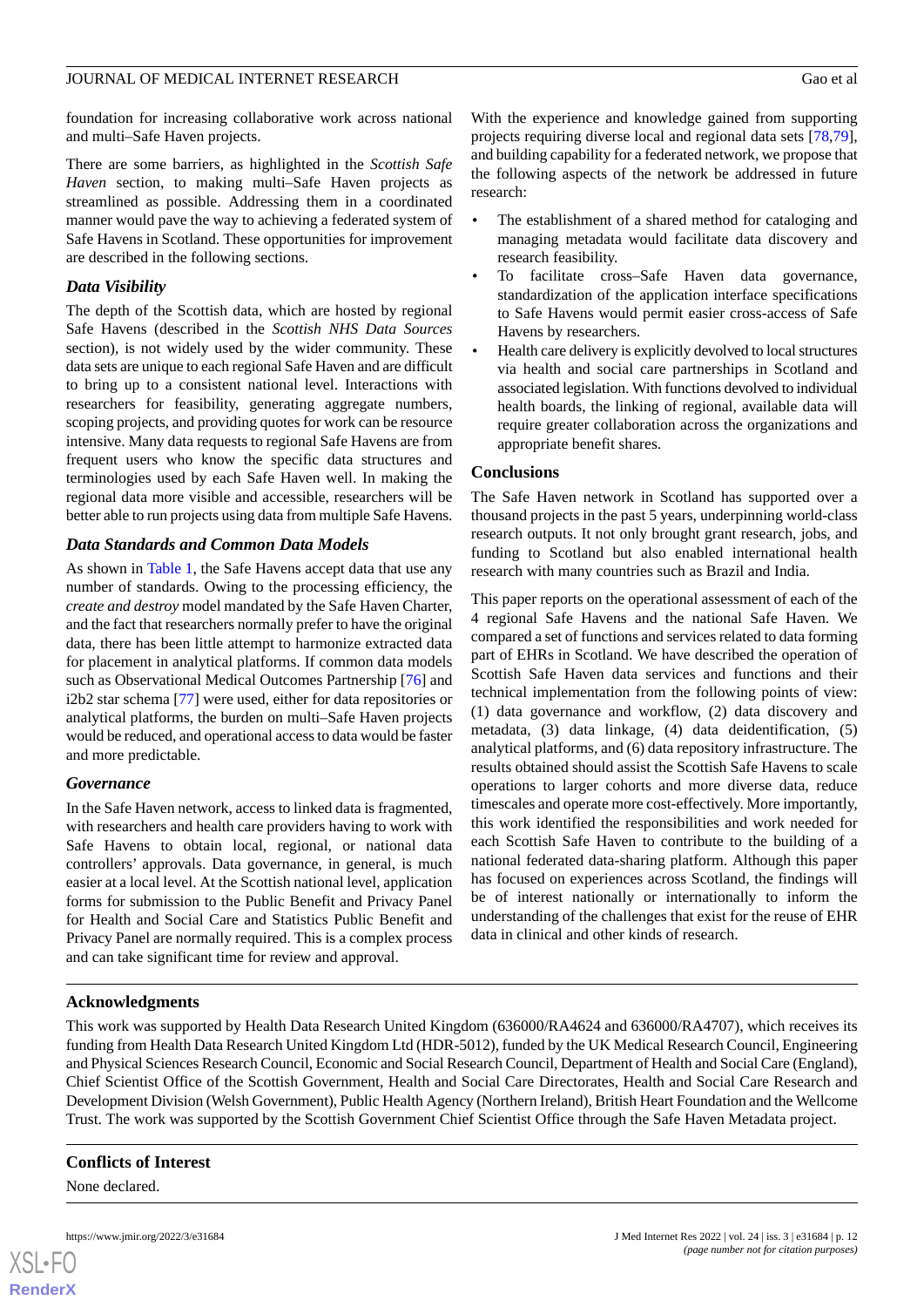# **References**

- <span id="page-12-0"></span>1. World Health Organization. From Innovation to Implementation: eHealth in the WHO European Region. Geneva: World Health Organization - Regional Office for Europe; 2016.
- <span id="page-12-2"></span><span id="page-12-1"></span>2. Geissbuhler A, Safran C, Buchan I, Bellazzi R, Labkoff S, Eilenberg K, et al. Trustworthy reuse of health data: a transnational perspective. Int J Med Inform 2013 Jan;82(1):1-9. [doi: [10.1016/j.ijmedinf.2012.11.003\]](http://dx.doi.org/10.1016/j.ijmedinf.2012.11.003) [Medline: [23182430](http://www.ncbi.nlm.nih.gov/entrez/query.fcgi?cmd=Retrieve&db=PubMed&list_uids=23182430&dopt=Abstract)]
- 3. Doiron D, Raina P, Fortier I, Linkage Between Cohorts and Health Care Utilization Data: Meeting of Canadian Stakeholders workshop participants. Linking Canadian population health data: maximizing the potential of cohort and administrative data. Can J Public Health 2013 Mar 06;104(3):258-261 [[FREE Full text](http://europepmc.org/abstract/MED/23823892)] [doi: [10.17269/cjph.104.3775](http://dx.doi.org/10.17269/cjph.104.3775)] [Medline: [23823892\]](http://www.ncbi.nlm.nih.gov/entrez/query.fcgi?cmd=Retrieve&db=PubMed&list_uids=23823892&dopt=Abstract)
- <span id="page-12-4"></span><span id="page-12-3"></span>4. A matter of life and death: how your health information can make a difference. AMRC. URL: [https://www.amrc.org.uk/](https://www.amrc.org.uk/Handlers/Download.ashx?IDMF=652f0e60-315b-4258-8e81-fe1fdf8b65dc) [Handlers/Download.ashx?IDMF=652f0e60-315b-4258-8e81-fe1fdf8b65dc](https://www.amrc.org.uk/Handlers/Download.ashx?IDMF=652f0e60-315b-4258-8e81-fe1fdf8b65dc) [accessed 2022-01-17]
- <span id="page-12-5"></span>5. Lea NC, Nicholls J, Dobbs C, Sethi N, Cunningham J, Ainsworth J, et al. Data safe havens and trust: toward a common understanding of trusted research platforms for governing secure and ethical health research. JMIR Med Inform 2016 Jun 21;4(2):e22 [\[FREE Full text](https://medinform.jmir.org/2016/2/e22/)] [doi: [10.2196/medinform.5571\]](http://dx.doi.org/10.2196/medinform.5571) [Medline: [27329087\]](http://www.ncbi.nlm.nih.gov/entrez/query.fcgi?cmd=Retrieve&db=PubMed&list_uids=27329087&dopt=Abstract)
- <span id="page-12-7"></span><span id="page-12-6"></span>6. Charter for safe havens in Scotland: handling unconsented data from national health service patient records to support research and statistics. Scottish Government. URL: [https://tinyurl.com/2p97v7fz](https://www.gov.scot/publications/charter-safe-havens-scotland-handling-unconsented-data-national-health-service-patient-records-support-research-statistics/) [accessed 2022-01-17]
- <span id="page-12-8"></span>7. iCAIRD. URL: <https://icaird.com/> [accessed 2022-01-17]
- <span id="page-12-9"></span>8. Research-Data-Scotland. URL: <https://www.researchdata.scot/> [accessed 2022-01-17]
- 9. Caldicott F. Information: to share or not to share? The Information Governance Toolkit. 2013. URL: [https://tinyurl.com/](https://assets.publishing.service.gov.uk/government/uploads/system/uploads/attachment_data/file/192572/2900774_InfoGovernance_accv2.pdf) [ybxmutar](https://assets.publishing.service.gov.uk/government/uploads/system/uploads/attachment_data/file/192572/2900774_InfoGovernance_accv2.pdf) [accessed 2022-01-17]
- <span id="page-12-10"></span>10. Thomas R, Walport M. Data sharing review report. Data Sharing Review. 2008. URL: [https://amberhawk.typepad.com/](https://amberhawk.typepad.com/files/thomas-walport-datasharingreview2008.pdf) [files/thomas-walport-datasharingreview2008.pdf](https://amberhawk.typepad.com/files/thomas-walport-datasharingreview2008.pdf) [accessed 2022-01-17]
- <span id="page-12-11"></span>11. Burton PR, Murtagh MJ, Boyd A, Williams JB, Dove ES, Wallace SE, et al. Data Safe Havens in health research and healthcare. Bioinformatics 2015 Oct 15;31(20):3241-3248 [[FREE Full text\]](http://europepmc.org/abstract/MED/26112289) [doi: [10.1093/bioinformatics/btv279](http://dx.doi.org/10.1093/bioinformatics/btv279)] [Medline: [26112289](http://www.ncbi.nlm.nih.gov/entrez/query.fcgi?cmd=Retrieve&db=PubMed&list_uids=26112289&dopt=Abstract)]
- <span id="page-12-12"></span>12. Jones KH, Ford DV, Thompson S, Lyons R. A profile of the SAIL Databank on the UK Secure Research Platform. Int J Popul Data Sci 2019 Nov 20;4(2):1134 [\[FREE Full text\]](http://europepmc.org/abstract/MED/34095541) [doi: [10.23889/ijpds.v4i2.1134](http://dx.doi.org/10.23889/ijpds.v4i2.1134)] [Medline: [34095541](http://www.ncbi.nlm.nih.gov/entrez/query.fcgi?cmd=Retrieve&db=PubMed&list_uids=34095541&dopt=Abstract)]
- 13. Jones KH, Ford DV, Ellwood-Thompson S, Lyons RA. The UK Secure eResearch Platform for public health research: a case study. Lancet 2016 Nov;388:S62. [doi: [10.1016/s0140-6736\(16\)32298-x](http://dx.doi.org/10.1016/s0140-6736(16)32298-x)]
- <span id="page-12-13"></span>14. Trusted Research Environments (TRE): a strategy to build public trust and meet changing health data science needs. HDRUK. URL: [https://ukhealthdata.org/wp-content/uploads/2020/07/200723-Alliance-Board\\_Paper-E\\_TRE-Green-Paper.](https://ukhealthdata.org/wp-content/uploads/2020/07/200723-Alliance-Board_Paper-E_TRE-Green-Paper.pdf) [pdf](https://ukhealthdata.org/wp-content/uploads/2020/07/200723-Alliance-Board_Paper-E_TRE-Green-Paper.pdf) [accessed 2022-01-17]
- <span id="page-12-14"></span>15. Sciensano. URL:<https://www.sciensano.be/en> [accessed 2022-01-17]
- <span id="page-12-15"></span>16. Joseph K, Mahey J. Validation of perinatal data in the Discharge Abstract Database of the Canadian Institute for Health Information. Chronic Dis Can 2009 May;29(3):96-101. [doi: [10.24095/hpcdp.29.3.01](http://dx.doi.org/10.24095/hpcdp.29.3.01)]
- <span id="page-12-16"></span>17. Schneider M, Radbone CG, Vasquez SA, Palfy M, Stanley AK. Population data centre profile: SA NT DataLink (South Australia and Northern Territory). Int J Popul Data Sci 2019 Dec 05;4(2):1136 [[FREE Full text](http://europepmc.org/abstract/MED/32935038)] [doi: [10.23889/ijpds.v4i2.1136](http://dx.doi.org/10.23889/ijpds.v4i2.1136)] [Medline: [32935038\]](http://www.ncbi.nlm.nih.gov/entrez/query.fcgi?cmd=Retrieve&db=PubMed&list_uids=32935038&dopt=Abstract)
- <span id="page-12-17"></span>18. Kavianpour S, Sutherland J, Mansouri-Benssassi E, Coull N, Jefferson E. A review of trusted research environments to support next generation capabilities based on interview analysis. JMIR Preprints 2021:33720. [doi: [10.2196/preprints.33720\]](http://dx.doi.org/10.2196/preprints.33720)
- <span id="page-12-18"></span>19. Nind T, Galloway J, McAllister G, Scobbie D, Bonney W, Hall C, et al. The research data management platform (RDMP): a novel, process driven, open-source tool for the management of longitudinal cohorts of clinical data. Gigascience 2018 Jul 01;7(7):giy060 [\[FREE Full text\]](https://academic.oup.com/gigascience/article-lookup/doi/10.1093/gigascience/giy060) [doi: [10.1093/gigascience/giy060\]](http://dx.doi.org/10.1093/gigascience/giy060) [Medline: [29790950](http://www.ncbi.nlm.nih.gov/entrez/query.fcgi?cmd=Retrieve&db=PubMed&list_uids=29790950&dopt=Abstract)]
- <span id="page-12-21"></span><span id="page-12-20"></span><span id="page-12-19"></span>20. Jefferson ER, Truccob E. The challenges of assembling, maintaining and making available large data sets of clinical data for research. In: Computational Retinal Image Analysis. Amsterdam: Elsevier; 2019:429-444.
- <span id="page-12-22"></span>21. Joined-up data for better decisions: guiding principles for data linkage. Scottish Government. 2012. URL: [https://www.](https://www.gov.scot/publications/joined-up-data-better-decisions-guiding-principles-data-linkage/) [gov.scot/publications/joined-up-data-better-decisions-guiding-principles-data-linkage/](https://www.gov.scot/publications/joined-up-data-better-decisions-guiding-principles-data-linkage/) [accessed 2022-01-17]
- <span id="page-12-23"></span>22. Chief Scientist Office. URL: <https://www.cso.scot.nhs.uk/> [accessed 2022-01-17]
- <span id="page-12-24"></span>23. Products and Services. eDRIS. URL:<https://www.isdscotland.org/Products-and-Services/eDRIS/> [accessed 2022-01-17]
- <span id="page-12-25"></span>24. COVID-19 pandemic response. Public Health Scotland. URL:<https://www.isdscotland.org/Products-and-Services/eDRIS/> [accessed 2022-01-17]
- <span id="page-12-26"></span>25. EPCC. URL: <https://www.epcc.ed.ac.uk/> [accessed 2022-01-17]
- 26. Grampian Population Platform: datasets permissioned for access for research purposes via DaSH. DaSH. URL: [https://www.](https://www.abdn.ac.uk/iahs/facilities/dash-datasets.php) [abdn.ac.uk/iahs/facilities/dash-datasets.php](https://www.abdn.ac.uk/iahs/facilities/dash-datasets.php) [accessed 2022-01-17]
- 27. Health Informatics Centre trusted research environment. HIC. URL:<https://www.dundee.ac.uk/hic> [accessed 2022-01-17]
- 28. NHS-Greater-Glasgow-and-Clyde. Glasgow Safe Haven Services. URL: [https://www.nhsggc.org.uk/about-us/](https://www.nhsggc.org.uk/about-us/professional-support-sites/glasgow-safe-haven/services/) [professional-support-sites/glasgow-safe-haven/services/](https://www.nhsggc.org.uk/about-us/professional-support-sites/glasgow-safe-haven/services/) [accessed 2022-01-17]
- 29. Datasets. Lothian-Research-Safe-Haven. URL: <http://accord.scot/researcher-access-research-data-nrs-safe-haven/datasets> [accessed 2022-01-17]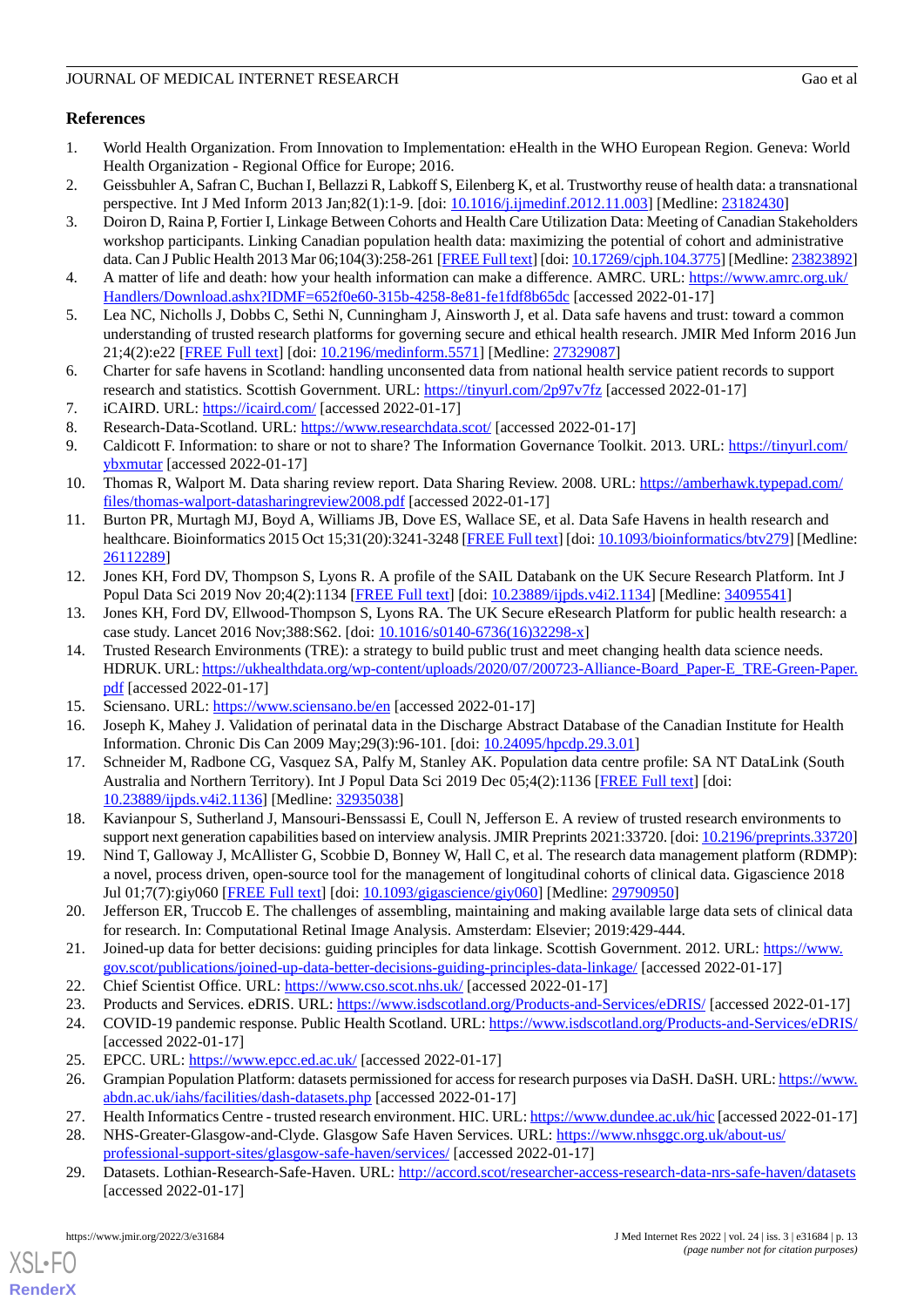# JOURNAL OF MEDICAL INTERNET RESEARCH Gao et al. Gao et al.

- <span id="page-13-0"></span>30. COVID-19 collaborative. DATALOCH. URL:<https://www.ed.ac.uk/usher/dataloch/covid-19-collaborative> [accessed 2022-01-17]
- <span id="page-13-1"></span>31. Data linkage. eDRIS. URL: <https://www.isdscotland.org/Products-and-Services/eDRIS/FAQ-eDRIS/#e1> [accessed 2022-01-17]
- <span id="page-13-3"></span><span id="page-13-2"></span>32. RDS - Research Data Scotland. URL:<https://www.researchdata.scot/> [accessed 2022-01-17]
- <span id="page-13-4"></span>33. National datasets. National Data Catalogue. URL:<https://www.ndc.scot.nhs.uk/National-Datasets/> [accessed 2022-01-17]
- <span id="page-13-5"></span>34. ePharmacy user guide (Scotland). INPS. URL: [https://tinyurl.com/339xhbet](http://help.visionhealth.co.uk/PDFs/Scotland/ePharmacy%20User%20Guide%20(Scotland).pdf?__hstc=181259896.664cd4c47006c8c24d7110a4b7a0ef56.1642434358675.1642434358675.1642434358675.1&__hssc=181259896.1.1642434358678&__hsfp=3651485065) [accessed 2022-01-17]
- <span id="page-13-6"></span>35. Glossary of terms: practice level prescribing data. Information Services Division, Scotland. 2018. URL: [https://www.](https://www.isdscotland.org/health-topics/prescribing-and-medicines/_docs/Open_Data_Glossary_of_Terms.pdf?1) [isdscotland.org/health-topics/prescribing-and-medicines/\\_docs/Open\\_Data\\_Glossary\\_of\\_Terms.pdf?1](https://www.isdscotland.org/health-topics/prescribing-and-medicines/_docs/Open_Data_Glossary_of_Terms.pdf?1) [accessed 2022-01-17]
- <span id="page-13-7"></span>36. Alvarez-Madrazo S, McTaggart S, Nangle C, Nicholson E, Bennie M. Data resource profile: The Scottish National Prescribing Information System (PIS). Int J Epidemiol 2016 Jun 10;45(3):714-715 [\[FREE Full text\]](http://europepmc.org/abstract/MED/27165758) [doi: [10.1093/ije/dyw060\]](http://dx.doi.org/10.1093/ije/dyw060) [Medline: [27165758](http://www.ncbi.nlm.nih.gov/entrez/query.fcgi?cmd=Retrieve&db=PubMed&list_uids=27165758&dopt=Abstract)]
- <span id="page-13-9"></span><span id="page-13-8"></span>37. CHI Number. ISD Scotland Data Dictionary. URL: [https://tinyurl.com/3bj3xr5e](http://www.ndcdev.scot.nhs.uk/Dictionary-A-Z/Definitions/index.asp?Search=C&ID=128&Title=CHI%20Number#:~:text=The%20CHI%20number%20is%20a,and%20an%20arithmetical%20check%20digit) [accessed 2022-01-17]
- 38. Generation Scotland. URL: <https://www.ed.ac.uk/generation-scotland> [accessed 2022-01-17]
- <span id="page-13-10"></span>39. McKinstry B, Sullivan FM, Vasishta S, Armstrong R, Hanley J, Haughney J, et al. Cohort profile: the Scottish Research register SHARE. A register of people interested in research participation linked to NHS data sets. BMJ Open 2017 Feb 01;7(2):e013351 [\[FREE Full text](https://bmjopen.bmj.com/lookup/pmidlookup?view=long&pmid=28148535)] [doi: [10.1136/bmjopen-2016-013351\]](http://dx.doi.org/10.1136/bmjopen-2016-013351) [Medline: [28148535](http://www.ncbi.nlm.nih.gov/entrez/query.fcgi?cmd=Retrieve&db=PubMed&list_uids=28148535&dopt=Abstract)]
- 40. EMBARC The European Bronchiectasis Registry. URL:<https://www.bronchiectasis.eu/registry> [accessed 2022-01-17]
- 41. DARTS (Diabetes Audit and Research in Tayside Scotland). GoDARTS. URL: <https://godarts.org/> [accessed 2022-01-17]
- 42. Childsmile Improving the Oral Health of Children in Scotland. URL:<http://www.child-smile.org.uk/> [accessed 2022-01-17]
- 43. Sawhney S, Marks A, Fluck N, Levin A, Prescott G, Black C. Intermediate and long-term outcomes of survivors of acute kidney injury episodes: a large population-based cohort study. Am J Kidney Dis 2017 Jan;69(1):18-28 [\[FREE Full text\]](https://linkinghub.elsevier.com/retrieve/pii/S0272-6386(16)30256-6) [doi: [10.1053/j.ajkd.2016.05.018](http://dx.doi.org/10.1053/j.ajkd.2016.05.018)] [Medline: [27555107\]](http://www.ncbi.nlm.nih.gov/entrez/query.fcgi?cmd=Retrieve&db=PubMed&list_uids=27555107&dopt=Abstract)
- <span id="page-13-13"></span><span id="page-13-12"></span><span id="page-13-11"></span>44. Ayorinde AA, Wilde K, Lemon J, Campbell D, Bhattacharya S. Data resource profile: The Aberdeen Maternity and Neonatal Databank (AMND). Int J Epidemiol 2016 Apr 22;45(2):389-394. [doi: [10.1093/ije/dyv356](http://dx.doi.org/10.1093/ije/dyv356)] [Medline: [26800750](http://www.ncbi.nlm.nih.gov/entrez/query.fcgi?cmd=Retrieve&db=PubMed&list_uids=26800750&dopt=Abstract)]
- 45. Children of the 1950s. Aberdeen Birth Cohorts. URL:<https://www.abdn.ac.uk/birth-cohorts/1950s/> [accessed 2022-01-17]
- <span id="page-13-14"></span>46. SCI-Diabetes. Scottish Care Information. URL: <https://www.sci-diabetes.scot.nhs.uk/> [accessed 2022-01-17]
- <span id="page-13-15"></span>47. Denaxas S, Gonzalez-Izquierdo A, Direk K, Fitzpatrick NK, Fatemifar G, Banerjee A, et al. UK phenomics platform for developing and validating electronic health record phenotypes: CALIBER. J Am Med Inform Assoc 2019 Dec 01;26(12):1545-1559 [[FREE Full text](http://europepmc.org/abstract/MED/31329239)] [doi: [10.1093/jamia/ocz105\]](http://dx.doi.org/10.1093/jamia/ocz105) [Medline: [31329239](http://www.ncbi.nlm.nih.gov/entrez/query.fcgi?cmd=Retrieve&db=PubMed&list_uids=31329239&dopt=Abstract)]
- <span id="page-13-16"></span>48. International statistical classification of diseases and related health problems (ICD). World Health Organization. URL: <https://www.who.int/standards/classifications/classification-of-diseases> [accessed 2022-01-17]
- <span id="page-13-17"></span>49. The National Data Catalogue (NDC). Public Health Scotland. URL:<https://www.ndc.scot.nhs.uk/> [accessed 2022-01-17]
- <span id="page-13-18"></span>50. Dataset inventory. HIC - University of Dundee. URL:<https://www.dundee.ac.uk/hic/datalinkageservice/datasetinventory/> [accessed 2022-01-17]
- <span id="page-13-19"></span>51. Specification for phase 2: technology partnership. Health Data Research Innovation Gateway, UK. 2019. URL: [https:/](https://www.hdruk.ac.uk/wp-content/uploads/2019/12/191016-DIH-Gateway-Phase-2-Technology-Partnership-Specification_Update-20-Nov.pdf) [/tinyurl.com/5n72htw7](https://www.hdruk.ac.uk/wp-content/uploads/2019/12/191016-DIH-Gateway-Phase-2-Technology-Partnership-Specification_Update-20-Nov.pdf) [accessed 2022-01-17]
- <span id="page-13-21"></span><span id="page-13-20"></span>52. Trust data provenance. Centre for Health Data Science. URL: [https://www.abdn.ac.uk/achds/research/data-provenance-172.](https://www.abdn.ac.uk/achds/research/data-provenance-172.php) [php](https://www.abdn.ac.uk/achds/research/data-provenance-172.php) [accessed 2022-01-17]
- <span id="page-13-22"></span>53. SMR crib sheets. Public Health Scotland. URL:<https://www.ndc.scot.nhs.uk/Data-Dictionary/SMR-Crib-Sheets/> [accessed 2022-01-17]
- 54. Scottish Index of Multiple Deprivation 2020. Scottish Government. URL: [https://tinyurl.com/2p9cd7t4](https://www.gov.scot/collections/scottish-index-of-multiple-deprivation-2020/#:~:text=SIMD%20ranks%20data%20zones%20from,deprived%20data%20zones%20in%20Scotland) [accessed 2022-01-17]
- <span id="page-13-23"></span>55. Calder A, Watkins SG. Information Security Risk Management for ISO 27001/ISO 27002, Third Edition. Cambridgeshire, UK: IT Governance Publishing; 2019.
- <span id="page-13-24"></span>56. Information technology - Security techniques - Information security management systems - Requirements. International-Organization-for-Standardization, ISO/IEC 27001. 2013. URL: [https://synersia.org/wp-content/uploads/2021/](https://synersia.org/wp-content/uploads/2021/02/ISO-27001-2013-Information-Security-Management-EN.pdf) [02/ISO-27001-2013-Information-Security-Management-EN.pdf](https://synersia.org/wp-content/uploads/2021/02/ISO-27001-2013-Information-Security-Management-EN.pdf) [accessed 2022-01-17]
- <span id="page-13-25"></span>57. SWEENEY L. k-anonymity: a model for protecting privacy. Int J Uncertain Fuzz Knowl Based Syst 2012 May 02;10(05):557-570. [doi: [10.1142/s0218488502001648\]](http://dx.doi.org/10.1142/s0218488502001648)
- <span id="page-13-26"></span>58. Machanavajjhala A, Kifer D, Gehrke J, Venkitasubramaniam M. L-diversity: privacy beyond k-anonymity. ACM Trans Knowl Discov Data 2007 Mar;1(1):3. [doi: [10.1145/1217299.1217302\]](http://dx.doi.org/10.1145/1217299.1217302)
- 59. Samarati P. Protecting respondents identities in microdata release. IEEE Trans Knowl Data Eng 2001;13(6):1010-1027. [doi: [10.1109/69.971193\]](http://dx.doi.org/10.1109/69.971193)
- 60. Scottish Medical Imaging (SMI) Service. Public Health Scotland. URL: [https://beta.isdscotland.org/products-and-services/](https://beta.isdscotland.org/products-and-services/scottish-medical-imaging-smi-service/) [scottish-medical-imaging-smi-service/](https://beta.isdscotland.org/products-and-services/scottish-medical-imaging-smi-service/) [accessed 2022-01-17]
- 61. Nind T, Sutherland J, McAllister G, Hardy D, Hume A, MacLeod R, et al. An extensible big data software architecture managing a research resource of real-world clinical radiology data linked to other health data from the whole Scottish population. Gigascience 2020 Sep 29;9(10):giaa095 [\[FREE Full text\]](https://academic.oup.com/gigascience/article-lookup/doi/10.1093/gigascience/giaa095) [doi: [10.1093/gigascience/giaa095](http://dx.doi.org/10.1093/gigascience/giaa095)] [Medline: [32990744](http://www.ncbi.nlm.nih.gov/entrez/query.fcgi?cmd=Retrieve&db=PubMed&list_uids=32990744&dopt=Abstract)]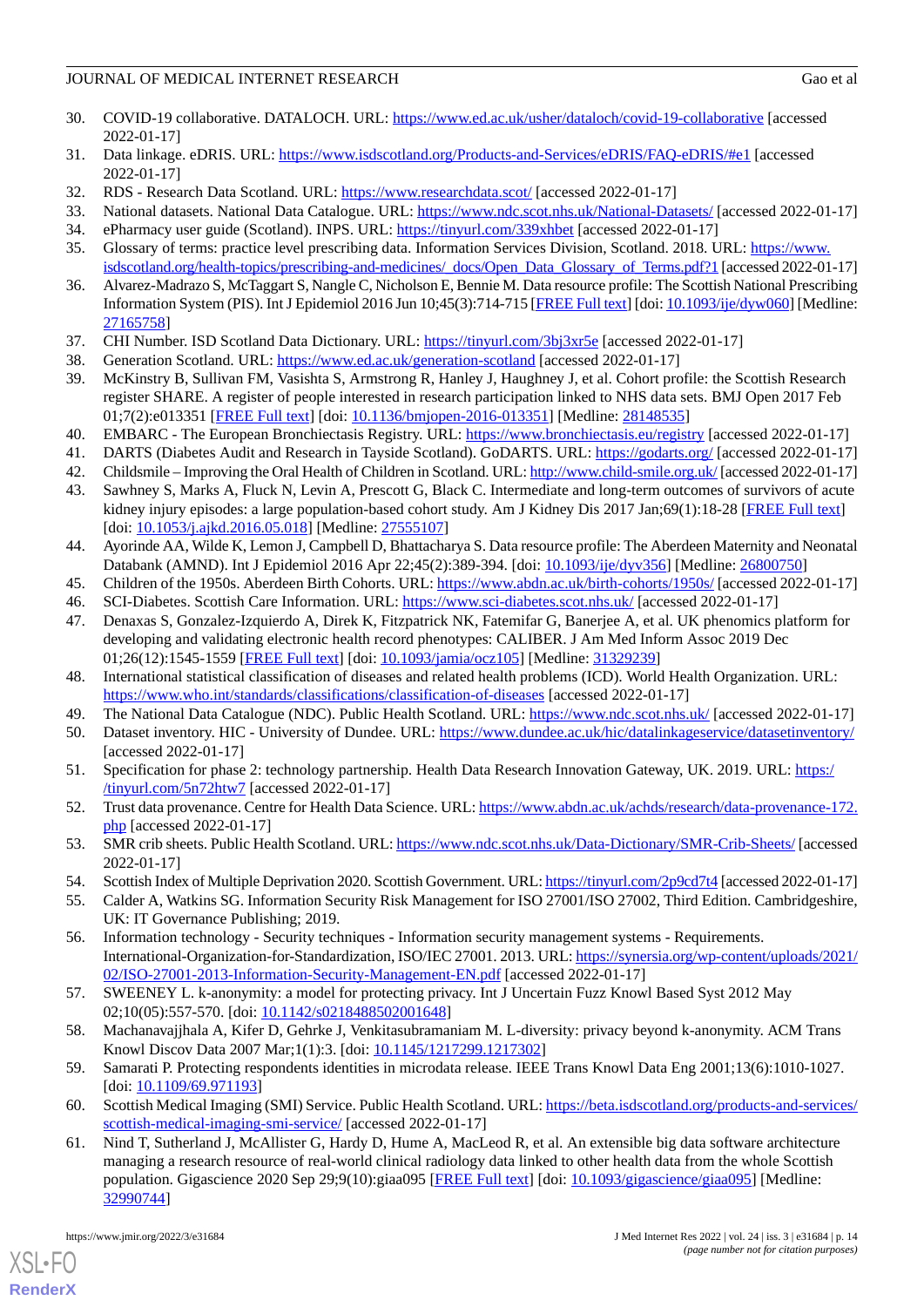# JOURNAL OF MEDICAL INTERNET RESEARCH Gao et al

- <span id="page-14-0"></span>62. Jackson R, Kartoglu I, Stringer C, Gorrell G, Roberts A, Song X, et al. CogStack - experiences of deploying integrated information retrieval and extraction services in a large National Health Service Foundation Trust hospital. BMC Med Inform Decis Mak 2018 Jun 25;18(1):47 [[FREE Full text\]](https://bmcmedinformdecismak.biomedcentral.com/articles/10.1186/s12911-018-0623-9) [doi: [10.1186/s12911-018-0623-9](http://dx.doi.org/10.1186/s12911-018-0623-9)] [Medline: [29941004](http://www.ncbi.nlm.nih.gov/entrez/query.fcgi?cmd=Retrieve&db=PubMed&list_uids=29941004&dopt=Abstract)]
- <span id="page-14-1"></span>63. Sundararajan V, Henderson T, Perry C, Muggivan A, Quan H, Ghali WA. New ICD-10 version of the Charlson comorbidity index predicted in-hospital mortality. J Clin Epidemiol 2004 Dec;57(12):1288-1294. [doi: [10.1016/j.jclinepi.2004.03.012](http://dx.doi.org/10.1016/j.jclinepi.2004.03.012)] [Medline: [15617955](http://www.ncbi.nlm.nih.gov/entrez/query.fcgi?cmd=Retrieve&db=PubMed&list_uids=15617955&dopt=Abstract)]
- <span id="page-14-2"></span>64. Tonelli M, Wiebe N, Fortin M, Guthrie B, Hemmelgarn BR, James MT, Alberta Kidney Disease Network. Methods for identifying 30 chronic conditions: application to administrative data. BMC Med Inform Decis Mak 2015 Apr 17;15(1):31 [[FREE Full text](https://bmcmedinformdecismak.biomedcentral.com/articles/10.1186/s12911-015-0155-5)] [doi: [10.1186/s12911-015-0155-5\]](http://dx.doi.org/10.1186/s12911-015-0155-5) [Medline: [25886580](http://www.ncbi.nlm.nih.gov/entrez/query.fcgi?cmd=Retrieve&db=PubMed&list_uids=25886580&dopt=Abstract)]
- <span id="page-14-5"></span><span id="page-14-4"></span><span id="page-14-3"></span>65. IBM SPSS Statistics. IBM. URL: <https://www.ibm.com/uk-en/products/spss-statistics> [accessed 2022-01-17]
- <span id="page-14-6"></span>66. STATA. URL:<https://www.stata.com/> [accessed 2022-01-17]
- <span id="page-14-7"></span>67. SAS - Analytics Software & Solutions. URL: [https://www.sas.com/en\\_gb/home.html](https://www.sas.com/en_gb/home.html) [accessed 2022-01-17]
- <span id="page-14-8"></span>68. The R Project for Statistical Computing. The R Foundation. URL: <https://www.r-project.org/> [accessed 2022-01-17]
- <span id="page-14-9"></span>69. Python. URL:<https://www.python.org/> [accessed 2022-01-17]
- 70. MATLAB. URL: <https://www.mathworks.com/products/matlab.html> [accessed 2022-01-17]
- <span id="page-14-10"></span>71. Use Amazon SageMaker Notebook Instances. Amazon. URL: <https://docs.aws.amazon.com/sagemaker/latest/dg/nbi.html> [accessed 2022-01-17]
- <span id="page-14-12"></span><span id="page-14-11"></span>72. Palsson B, Zengler K. The challenges of integrating multi-omic data sets. Nat Chem Biol 2010 Nov 18;6(11):787-789. [doi: [10.1038/nchembio.462](http://dx.doi.org/10.1038/nchembio.462)] [Medline: [20976870\]](http://www.ncbi.nlm.nih.gov/entrez/query.fcgi?cmd=Retrieve&db=PubMed&list_uids=20976870&dopt=Abstract)
- <span id="page-14-14"></span><span id="page-14-13"></span>73. Plink. URL: <https://zzz.bwh.harvard.edu/plink/> [accessed 2022-01-17]
- 74. Nextflow. URL: <https://www.nextflow.io/> [accessed 2022-01-17]
- <span id="page-14-15"></span>75. AWS Batch. Amazon. URL: <https://aws.amazon.com/batch/> [accessed 2022-01-17]
- 76. OMOP Common Data Model. OHDSI. URL:<https://www.ohdsi.org/data-standardization/the-common-data-model/> [accessed 2022-01-17]
- <span id="page-14-16"></span>77. Murphy SN, Weber G, Mendis M, Gainer V, Chueh HC, Churchill S, et al. Serving the enterprise and beyond with informatics for integrating biology and the bedside (i2b2). J Am Med Inform Assoc 2010 Feb 26;17(2):124-130 [\[FREE Full text](http://europepmc.org/abstract/MED/20190053)] [doi: [10.1136/jamia.2009.000893](http://dx.doi.org/10.1136/jamia.2009.000893)] [Medline: [20190053\]](http://www.ncbi.nlm.nih.gov/entrez/query.fcgi?cmd=Retrieve&db=PubMed&list_uids=20190053&dopt=Abstract)
- <span id="page-14-17"></span>78. Shah AS, Anand A, Strachan FE, Ferry AV, Lee KK, Chapman AR, et al. High-sensitivity troponin in the evaluation of patients with suspected acute coronary syndrome: a stepped-wedge, cluster-randomised controlled trial. Lancet 2018 Sep;392(10151):919-928. [doi: [10.1016/s0140-6736\(18\)31923-8\]](http://dx.doi.org/10.1016/s0140-6736(18)31923-8)
- 79. No authors listed. High sensitivity cardiac troponin and the under-diagnosis of myocardial infarction in women: prospective cohort study. Br Med J 2015 Feb 03;350:h626 [[FREE Full text](http://europepmc.org/abstract/MED/25646958)] [doi: [10.1136/bmj.h626\]](http://dx.doi.org/10.1136/bmj.h626) [Medline: [25646958\]](http://www.ncbi.nlm.nih.gov/entrez/query.fcgi?cmd=Retrieve&db=PubMed&list_uids=25646958&dopt=Abstract)

# **Abbreviations**

| <b>CHI:</b> community health index                                                           |  |  |  |  |  |
|----------------------------------------------------------------------------------------------|--|--|--|--|--|
| <b>CHILI:</b> community health index Linkage Team                                            |  |  |  |  |  |
| <b>DaSH:</b> Grampian Data Safe Haven                                                        |  |  |  |  |  |
| <b>eDRIS</b> : electronic Data Research and Innovation Service                               |  |  |  |  |  |
| <b>EHR:</b> electronic health record                                                         |  |  |  |  |  |
| <b>EPCC:</b> Edinburgh Parallel Computing Centre                                             |  |  |  |  |  |
| ETL: extract, transform, and load                                                            |  |  |  |  |  |
| <b>HIC:</b> Health Informatics Center                                                        |  |  |  |  |  |
| <b>ICD:</b> International Statistical Classification of Diseases and Related Health Problems |  |  |  |  |  |
| <b>NHS:</b> National Health Service                                                          |  |  |  |  |  |
| <b>NRS:</b> National Records Scotland                                                        |  |  |  |  |  |
| <b>PHS:</b> Public Health Scotland                                                           |  |  |  |  |  |
| <b>RDBMS:</b> Relational Database Management System                                          |  |  |  |  |  |
| <b>RDMP:</b> Research Data Management Platform                                               |  |  |  |  |  |
| <b>SCI-Diabetes:</b> Scottish Care Information–Diabetes                                      |  |  |  |  |  |
|                                                                                              |  |  |  |  |  |

**SMR:** Scottish Morbidity Record